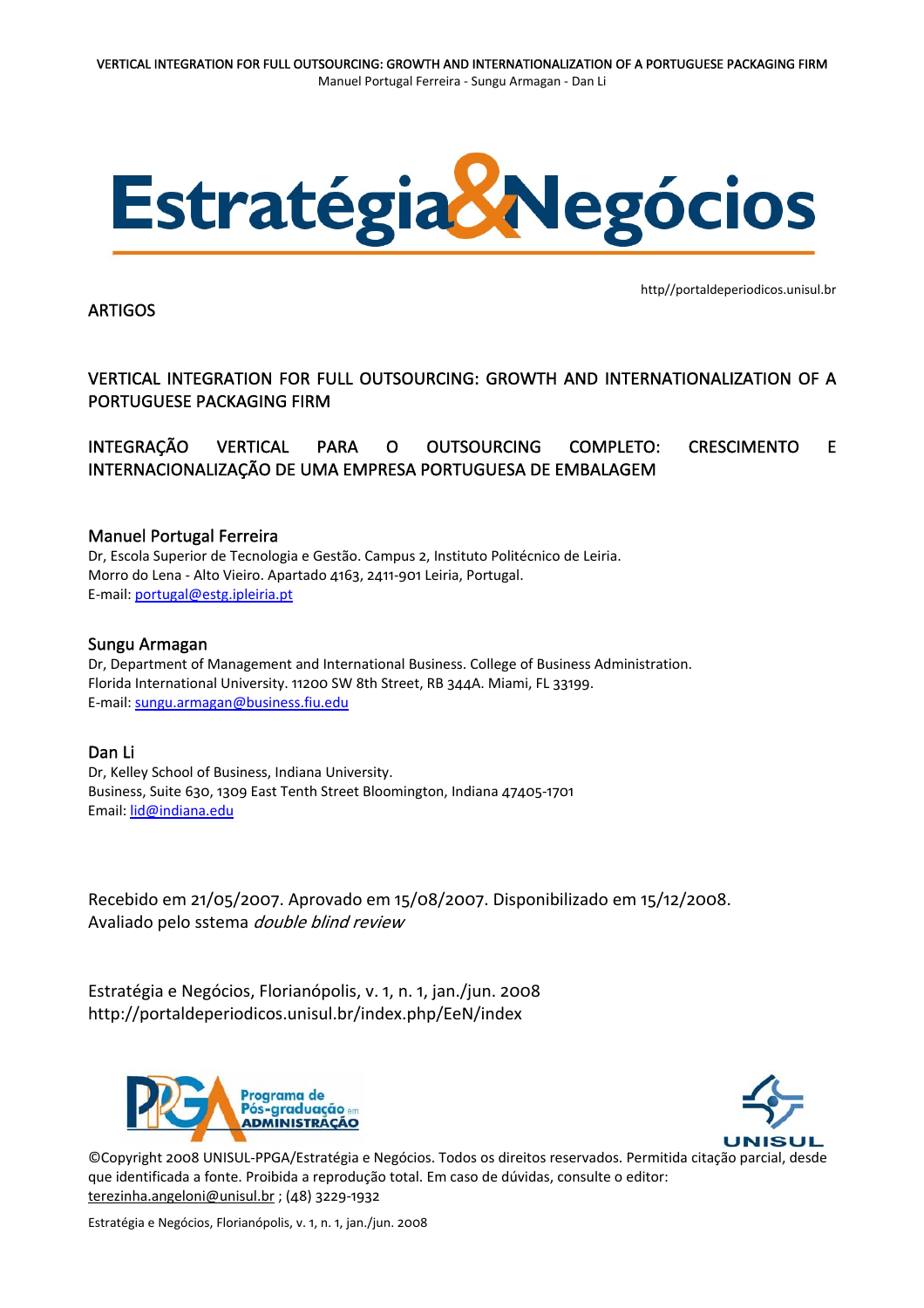### **ABSTRACT**

Based on a case study of a Portuguese packaging firm, this paper examines how vertical integration of the supplier serves as a vehicle for the full outsourcing of the client firms' needs in a solution that reduces transaction costs, favors specialization, and permits small and medium‐sized firms to develop competencies that may be exploited in a wide array of projects. Vertical integration by the supplier (a governance decision) is a strategic response to changes in the sourcing model of the clients. Client-supplier relationships have inter-spatial and inter-temporal value that surpasses spot market exchanges.

Keywords: Strategic outsourcing. Vertical integration. Internationalization. Case study

### 1 INTRODUCTION

A growing number of firms are outsourcing the majority of their traditional activities to focus internally on only a few. For example, NIKE, Inc., focuses on pre‐ and post‐production, and outsources 100% of its shoe manufacture (QUINN; HILMER, 1995). In fact, according to Corbett & Associates (1999), outsourcing has risen 18% across industries in 1999‐2000. The rise in industrial outsourcing is further remarkable when looking at the US food metal packaging industry which was dominated by self-production of the producers of final goods (54%) in 1985, but by 1996, the US metal packaging industry was dominated by two multinational enterprises (MNEs): Silgan Container (39%) and Crown Cork & Seal (30%), with a joint market share of 69% (source: The Canmaker, July 1997). In industries such as the auto industry, supply chains are being redesigned. For example, automobile assemblers no longer have equity stakes in joint ventures that supply components specific to their auto models but instead outsource to independent suppliers the manufacture of a variety of components (HENNART, 1988). Outsourcing relationships seem increasingly based on stable network models of inter-firm relationships, rather than on arm's length exchanges that facilitate inter-firm sharing of proprietary knowledge, and the development of new product offerings, and benefits the firms involved. (DYER; NOBEOKA, 2000).

Sourcing models, or client‐suppliers relations, have been extensively researched within the realms of strategic management literature. The typical vertical integration, which achieved its height in Ford Motor Co. River Rouge complex, has been gradually replaced by flexible organizational formats (BUCKLEY; CASSON, 1998) that promote the specialization of the partner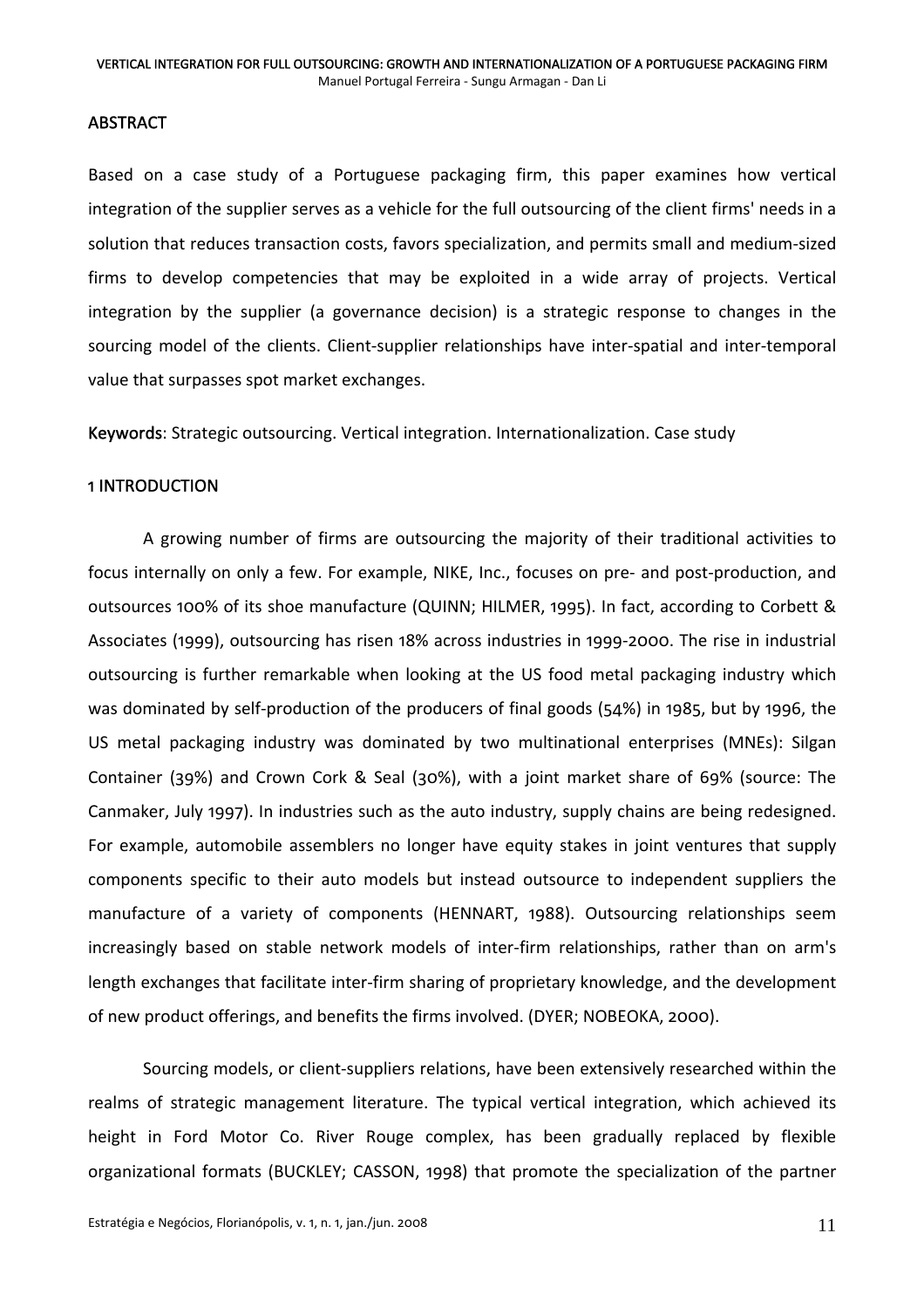firms. Recognizing hybrid models to organizing transactions, management scholars now focus on cooperative relationships (MADHOK; TALLMAN, 1998; WILLIAMSON, 1985). Under certain situations, cooperative relationships can increase joint efficiency, foster innovation, allow the partners to concentrate on their core capabilities (PRAHALAD; HAMEL, 1990; HAMEL, 1991), reduce firms' investment in specialized assets, and mitigate transaction costs (WILLIAMSON, 1985). Sourcing models seem to be idiosyncratic to, and contingent on, inter‐temporal and inter‐spatial relationships client-supplier. Sourcing models depend on factors such as the focal firm's resources (BARNEY, 1991), dynamic capabilities (TEECE et al, 1997), technological change (AFUAH, 2001) and uncertainty (TEECE, 1992), learning intent (POWELL, 1998), supply‐side uncertainties (HARRIGAN, 1985), the ability to appropriate the returns from research and development (TEECE, 1992), and the characteristics of the transactions (WILLIAMSON, 1985; HENNART, 1991). Both client and supplier firms seem to have interest in stabilizing the relationship and create trust to override potential opportunistic behaviors (GULATI, 1995; GRANOVETTER, 1985). In sum, firms' sourcing decisions are contingent upon a myriad of factors that lead to hierarchical, hybrid, or market‐ based governance forms of activities up and down the product value chain.

In this paper, we suggest that the traditional analysis of benefits and hazards of vertical integration and outsourcing per se using a transaction costs perspective is insufficient. From a dynamic perspective, we argue that vertical integration by the supplier (i.e., governance model decision) may be a strategic response to changes in the sourcing model of the client industries (sourcing model). We support our analysis on the case study of a medium‐sized Portuguese metallic packaging manufacturer, COLEP. We observe that governance decisions can neither be exclusively based on the benefits and hazards of each organizational form, nor on the economics of the product and inter‐firm transactions. The supplier's governance decisions need to consider the co-evolution of the client firm and its environment, as well as the potential to generate firmspecific advantages (e.g. skills, knowledge, capabilities) that may be exploited beyond traditional national boundaries. Echoing Osegowitsch and Madhok (2003), we conclude that vertical integration strategies are far from dead, and rather contemporary vertical integration is driven by learning objectives, the development of capabilities that may be exploited in multiple markets and projects, and the need to adapt to new sourcing paradigms of the client firms.

### 2 LITERATURE AND CASE STUDY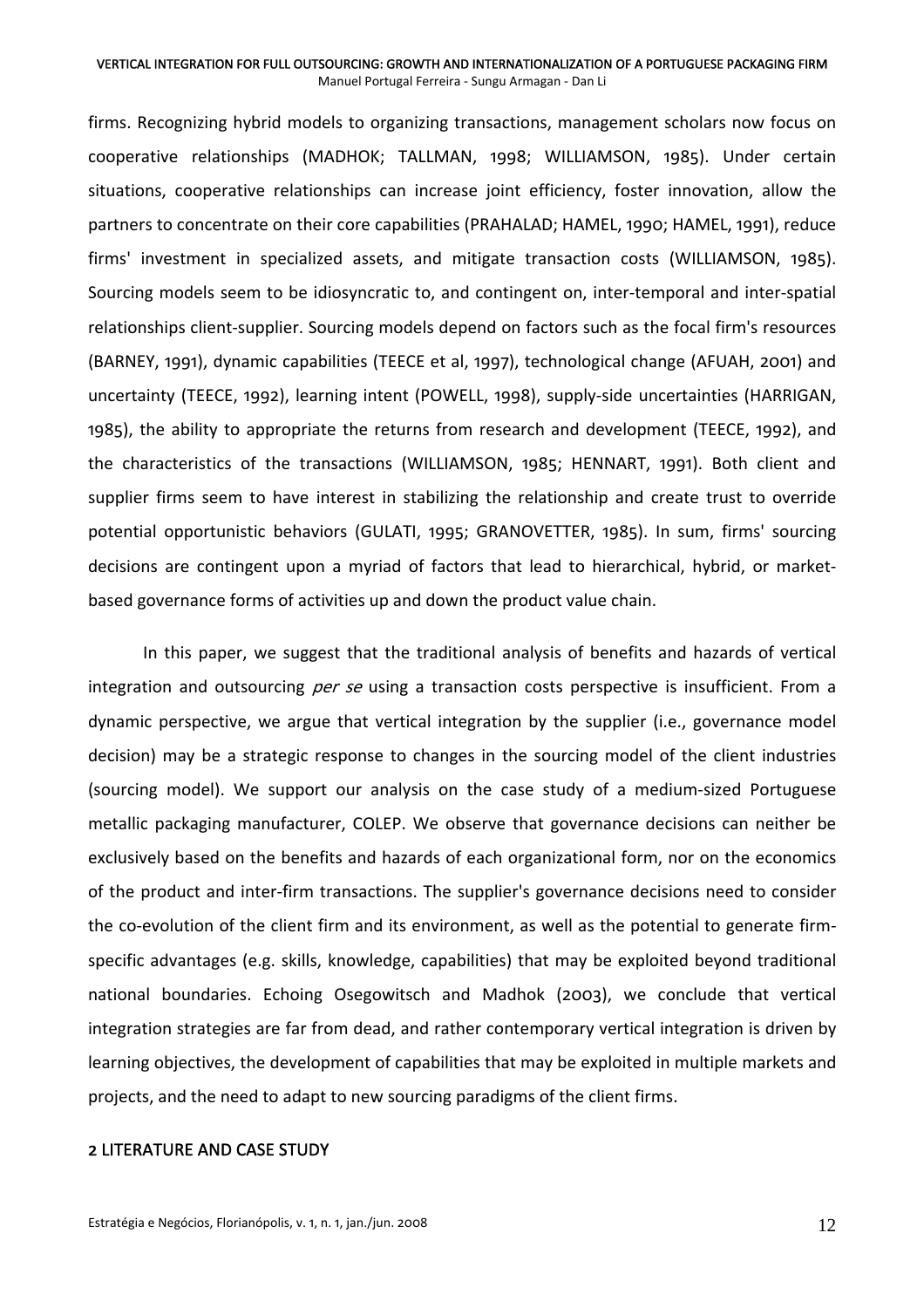In the next sections we integrate research on vertical integration, transaction cost theory, and models of strategic outsourcing with the analysis of the case study of COLEP.

The process of collecting firm‐specific information involved two main sources: (a) primary sources through open‐ended, unstructured and conversational interviews in the firm followed by visits to the company's facilities; (b) secondary sources such as company reports, magazines, promotional handouts, previous studies, and personal contacts with industry specialists. The data gathering procedure was consistent with Eisenhardt (1989) and Yin (1994) on case study research.

COLEP, a Portuguese packaging company, was founded in 1965 as a metallic packaging manufacturer. COLEP gradually widened its product and activity portfolio through vertical integration of the packaging value chain. Founded as a decorative cans producer for industrial products, COLEP integrated lithography (in 1970), the production of aerosol containers (1972), the manufacture of plastic components (1973), contract filling of aerosol cans (1975), production of plastic containers (1982), contract filling of liquids (1983), and, in 1984, the production of metallic containers for food products (source: company reports). These activities comprise the entire value chain of selected product segments. Thus, vertical integration allows COLEP to offer a *full service* that corresponds to the (*full) outsourcing* needs of selected products and activities of client firms. In 1975, COLEP established a partnership with the multinational Johnson Wax (JW), and, in 1993, acquired Johnson Wax's Spanish contract-filling subsidiary in Valdemoro. More recently, COLEP advanced its internationalization strategy with a greenfield operation in Poland.

## 2.1 THE INDUSTRY

The metal packaging industry is very heterogeneous, with significant variations in the final product, and where standardization in some segments co-exists with differentiation in others. In such an industry it is important that firms encounter an unique positioning amidst competitors (CAVES; PORTER, 1977; PORTER, 1980; REGER; HUFF, 1993). COLEP's distinctiveness is built on a high level of vertical integration. Although there are numerous manufacturers of metal packaging and plastic components, and contract fillers, there is no other firm (at least in the EU) that carries in-house such wide array of activities of the packaging value chain: from lithography to distribution (MARTINS, 1996).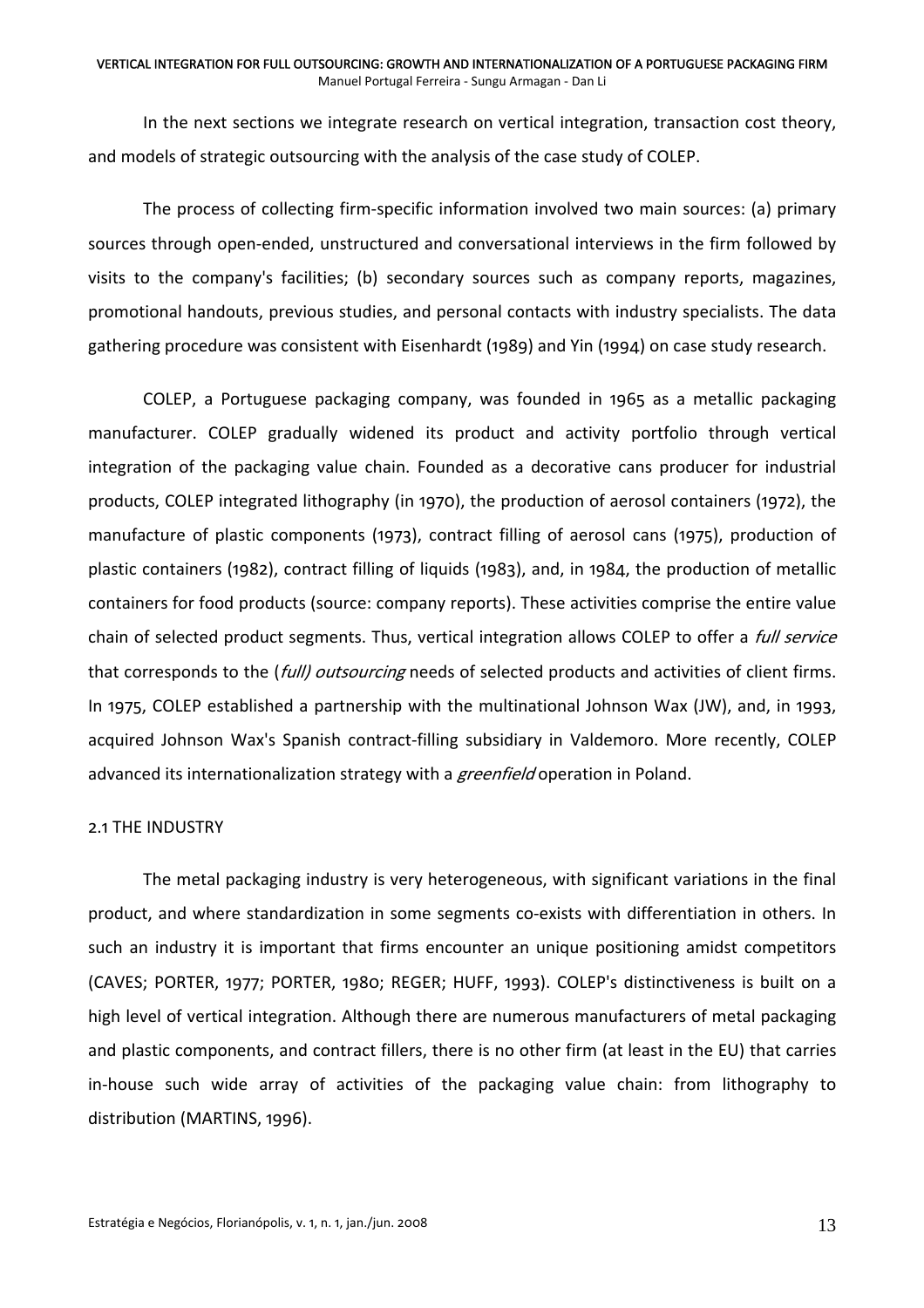For example, in the metal packaging industry we find small niche players such as Ormis, CMB/Colep or Vivancos in the production of containers for a narrow market segment (i.e., canned fish goods). Other firms, such as Neorelva, A.Freitas and Ferbal are specialists in metal containers for industrial products (e.g., paints, varnishes) and manufacture only in one country. Most contract fillers such as Fimper are small and do not manufacture the containers. The segments of cosmetics, hygiene, and consumer goods are dominated by self‐production of the manufacturers. Finally, MNEs such as Lever, Procter & Gamble, Johnson or Gillette tend to focus on R&D, formulation and filling of their products, privileging outsourcing of small batches of mature products. It is in the full outsourcing of these batches that small to medium enterprises may find a viable niche.

### 2.2 VERTICAL INTEGRATION

A firm is vertically integrated when it owns or controls the assets in successive stages of the value chain. That is, if it has two or more adjacent economic activities under its ownership control, and uses the outputs of backward stages as inputs in forward stages (FRONMUELLER; REED, 1996). There is substantial incentive for firms to vertically integrate, as indicated in prior literature. The incentive to vertically integrate depends on the type of production involved, the extent of transaction costs, the amount of specialized assets, the degree of market power at each stage of production, the separability of activities, and the amount of uncertainty concerning prices and costs. Costs may be decreased by avoiding market costs (JONES; HILL, 1988), by eliminating the distortion in input costs caused by imperfect competition in the upstream market (VERNON; GRAHAM, 1971; WESTFIELD, 1981), by reducing transaction costs (JONES; HILL, 1988; MAHONEY, 1992; WILLIAMSON, 1971), by decreasing uncertainty or asymmetric information, resulting in a more efficient use of inputs (GREEN, 1974; RIORDAN; SAPPINGTON, 1987), and by protecting proprietary technology (JONES; HILL, 1988).

In addition, vertical integration strategies benefit firms by reducing or eliminating firm's dependence on external agents. Reducing the dependence on external agents is particularly important in cartelized markets, and when the access to inputs suffers from small numbers bargaining (WILLIAMSON, 1985). Vertical integration can also increase profits through higher prices by creating barriers to entry (BAIN, 1956; SALOP; SCHEFFMAN, 1983), allowing price discrimination (PERRY, 1980; STIGLER, 1951), reducing service and advertising externalities (JONES;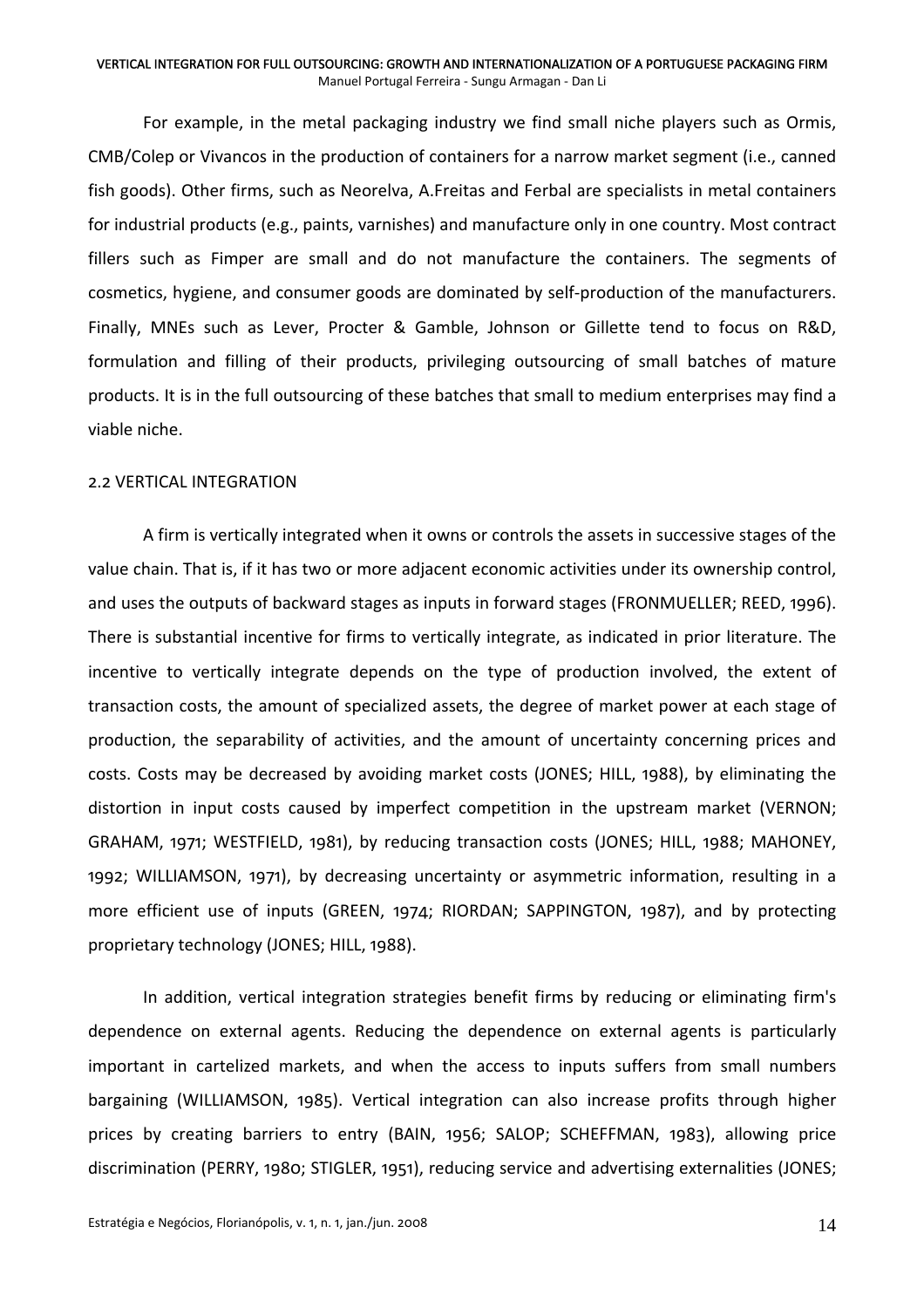HILL, 1988; PERRY; GROFF, 1985), or providing a firm with power over buyers or suppliers (PORTER, 1980).

The benefits for the firm accrue as higher efficiency through the control of the value chain (REEVE, 1990), higher flexibility (RICHARDSON, 1996), and ability to increase the value added of the products manufactured. This is more likely to occur in highly regulated industries, unstable environments, or/and as a result of the nature of the product and of the manufacturing technologies (MADHOK; TALLMAN, 1998).

Although the benefits of vertical integration, namely in permitting firms to overcome many imperfections in the market for intermediate inputs (HENNART, 1982; RUGMAN, 1981; AFUAH, 2001), have been recognized by transaction cost economics (WILLIAMSON, 1985), vertical integration is a "two-edged" sword (AFUAH, 2001). This has been evidenced by the mixed empirical results on the performance implications of vertical integration. Vertical integration may not be a superior organizational form in unstable environments because it creates rigidities (TEECE, 1992), competency traps (LEVINTHAL; MARCH, 1993), administrative burdens (WILLIAMSON, 1985), and increase firms' likelihood of failure in the presence of technological changes (AFUAH, 2001).

The disadvantages of vertical integration emerge, essentially, from the insulation of the firm. First, the firm looking inward may be limited to local search behaviors (ROSENKOPF; NERKAR, 2001) and fail to capture market changes (RICHARDSON, 1996) that occur beyond its immediate landscape (LEVINTHAL, 1997; MARCH, 1991). Second, the management of a vertically integrated firm is more complex, and may result in administrative inefficiencies, and possibly higher production costs (MAHONEY, 1992). Third, firms benefit more from vertical integration the smaller are differences among the minimum efficient scales of the stages of production integrated and the scale of operation of the firm (CASSON & ASSOCIATES, 1986). At the outset, the firm should only focus on those activities that contribute to achieve its objectives, and that are supported by the firm's capabilities (HAMEL, 1991; TEECE et al., 1997) or firm‐specific knowledge (GRANT, 1996).

In the metal packaging industry, and particularly in the case of Colep, we observe interesting features of the benefits of vertical integration worth revealing. COLEP's vertical integration is a response to both its clients' needs, and its internal efficiency requirements. The clients seek partners to whom they might outsource the entire value chain of selected products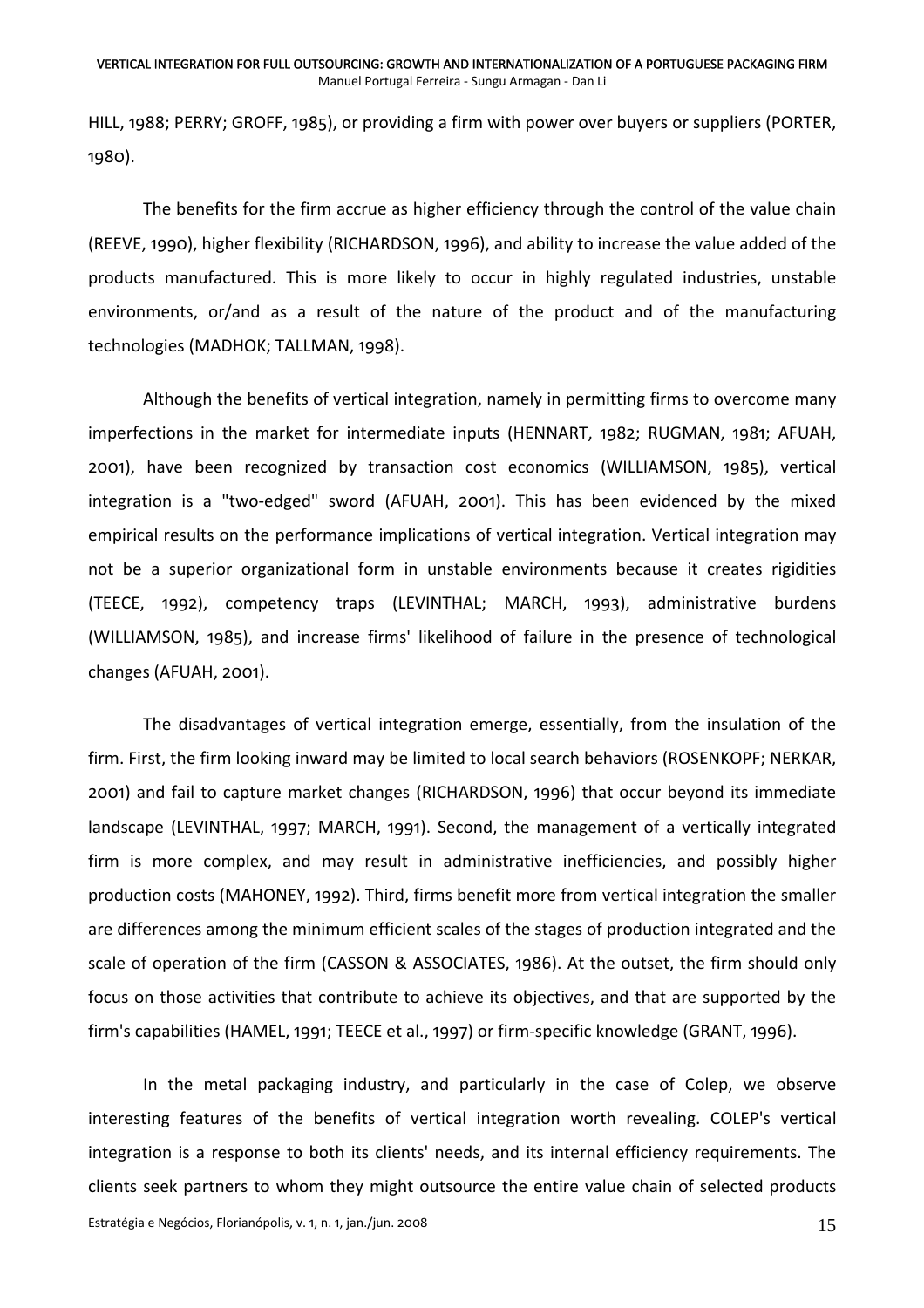(generally small to medium batches of uniform products, or products in which they have a competitive disadvantage). Internally, vertical integration permits COLEP to increase the products' value added, and to overcome market imperfections in inputs (e.g. lithography). For example, although manufacturing of metallic containers is COLEP's traditional business, COLEP has been shifting its strategy to concentrate on the contract filling segment (roughly 40% of the revenues in 1996) and aerosols, which are higher value added segments. The success of this strategy is evident in the increased sales from 15 million dollars in 1985 to 90 millions in 1998 (an annual average increase of 33%). In addition, foreign business accounts for an increased share of the revenue from 17% in 1985 to about 55% in 1998.

### 2.3 TRANSACTION COSTS

Transaction cost theory (WILLIAMSON, 1985) is frequently used to assess the relative merits of vertical integration *vis a vis* other governance models. Transaction costs suggests that the choice of governance model depends on the assessment of uncertainty relating inputs, frequency of exchanges between client and supplier, and asset specificity (WILLIAMSON, 1985; AFUAH, 2001). In addition, transaction costs theory relies on two basic assumptions on human nature: bounded rationality and opportunism (BARNEY; HESTERLY, 1996). According to the transaction cost theory, firms benefit from vertical integration if this solution reduces transaction and production costs; if it prevents the hazards from bounded rationality, opportunistic behaviors of partners, unequal bargaining power of the partners, and reduces the search and contract costs associated to future transactions.

Transaction costs supported by COLEP's clients are lessened for a variety of reasons. First, the risk of opportunistic behaviors by COLEP is low. Even considering that COLEP has access to the chemical formula of the contract filling products, possible opportunistic behaviors could only provide short-term gains because COLEP's reputation would be damaged (GULATI, 1998) if, for example, it breached a contract. Furthermore, the risk of opportunistic behaviors is reduced because the clients outsource the production of mature products, where competitive advantage no longer relies on the exclusive control of know how (VERNON, 1966). In fact, COLEP has maintained some ties for more than thirty years, which reflects its ability to create stable, durable, and trusting relationships (RING; VAN DE VEN, 1992; GRANOVETTER, 1985) that reduce transaction costs when the exchange frequency is high and the client made some commitment (GHEMAWAT,

Estratégia e Negócios, Florianópolis, v. 1, n. 1, jan./jun. 2008  $16$ 1991) to the relationship.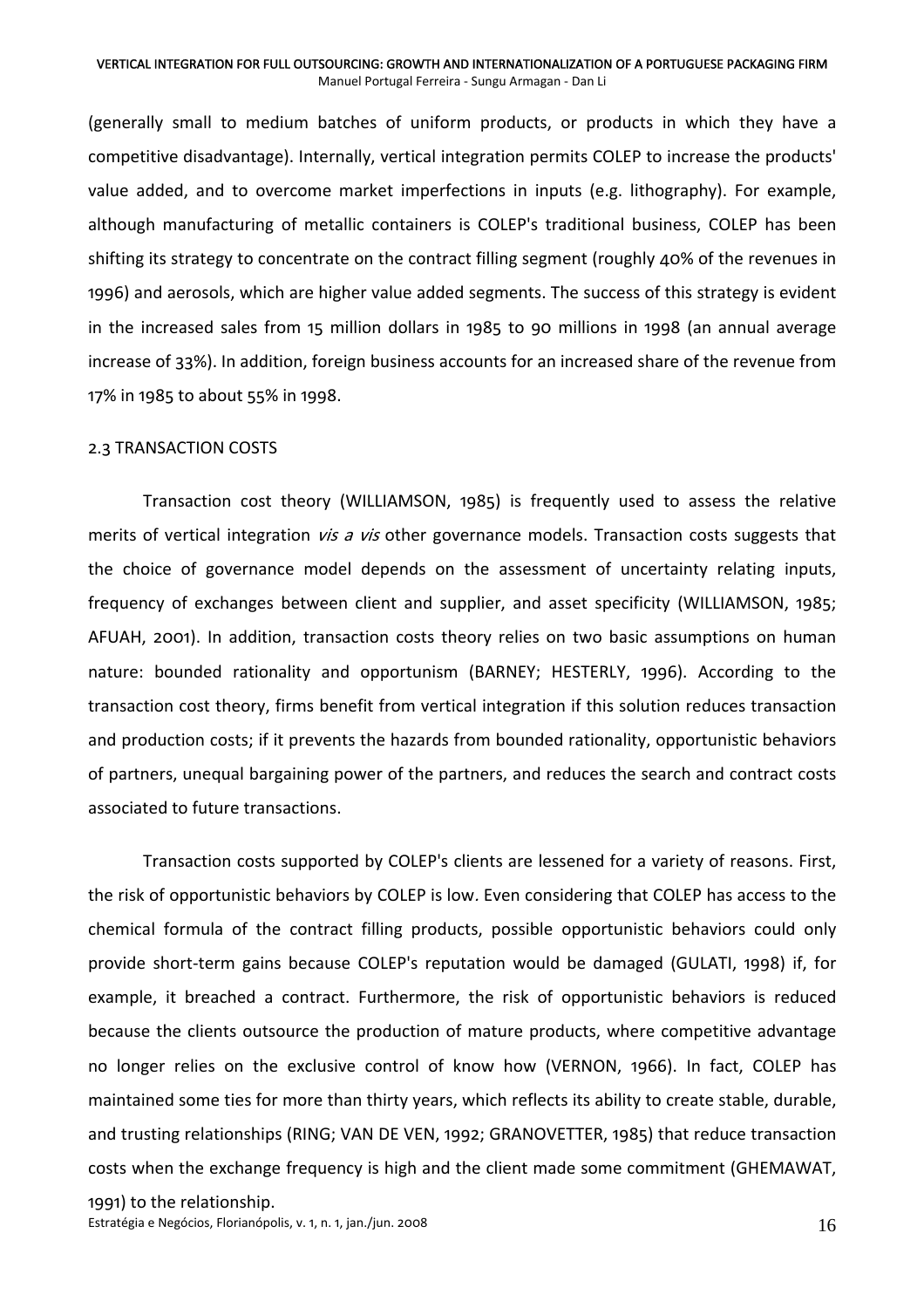Second, transaction costs are reduced because the assets are *not specific* to the transaction. Williamson (1985) argued that hierarchical governance is the most efficient structure when the transactions are recurrent and the investments are specific to the transaction. COLEP's assets are easily redeployed to any client or product with minimal adjustments. Therefore, COLEP has alternative uses for its assets without a significant loss of value or productivity. In fact, COLEP works within polygamous relations (JONES et al, 1997) and supplies several competing firms from which it accesses proprietary knowledge. On the other hand, clients do not make irreversible commitments to the relation because their assets (i.e., knowledge) may be adjusted to other suppliers (BENSAOU; ANDERSON, 1999).

Third, COLEP is able to reduce *transportation costs* by vertically integrating. How is this done? It has actually to do with the economics of the packaging. The costs accruing from the transportation of containers to the customer are the main barrier to the international expansion of the metallic packaging producers. Packaging seems to be immobile to long distance transportation. However, this problem may be mitigated by either transporting a higher value added product (for which vertical integration of adjacent value activities is a solution) or minimizing geographic distance to the client. Only products with high value added, such as full aerosols, are mobile to distant markets: UK, France, Poland, Russia, and the US.

### 2.4 STRATEGIC OUTSOURCING

Firms worldwide are challenged to reconsider their organizational forms and competitive landscape (SCHENDEL, 1995) due to the deregulation of markets, rapid technological change, and reduction of transaction costs emerging from the new communication technologies (DUNNING, 1995; COMBS; METCALFE, 2000). To these trends firms respond by increasing disaggregation of the value chain (ZENGER; HESTERLY, 1998) and creating novel relational models based on strategic outsourcing schemas (Gulati, 1998; DYER; NOBEOKA, 2000). These responses help firms focus on their knowledge base (GRANT, 1996) while resorting to external agents (i.e., suppliers) for specialized skills (DYER; NOBEOKA, 2000), and using governance models that favor flexibility and responsiveness to market changes (QUINN; HILMER, 1994; DYER; SINGH, 1998).

Models of strategic outsourcing tend to be based on stable collaborative relationships with a few (eventually only one) selected suppliers. Instead of relying on multiple suppliers and being subject to potentially opportunistic short-term behaviors (WILLIAMSON, 1985), the client firm is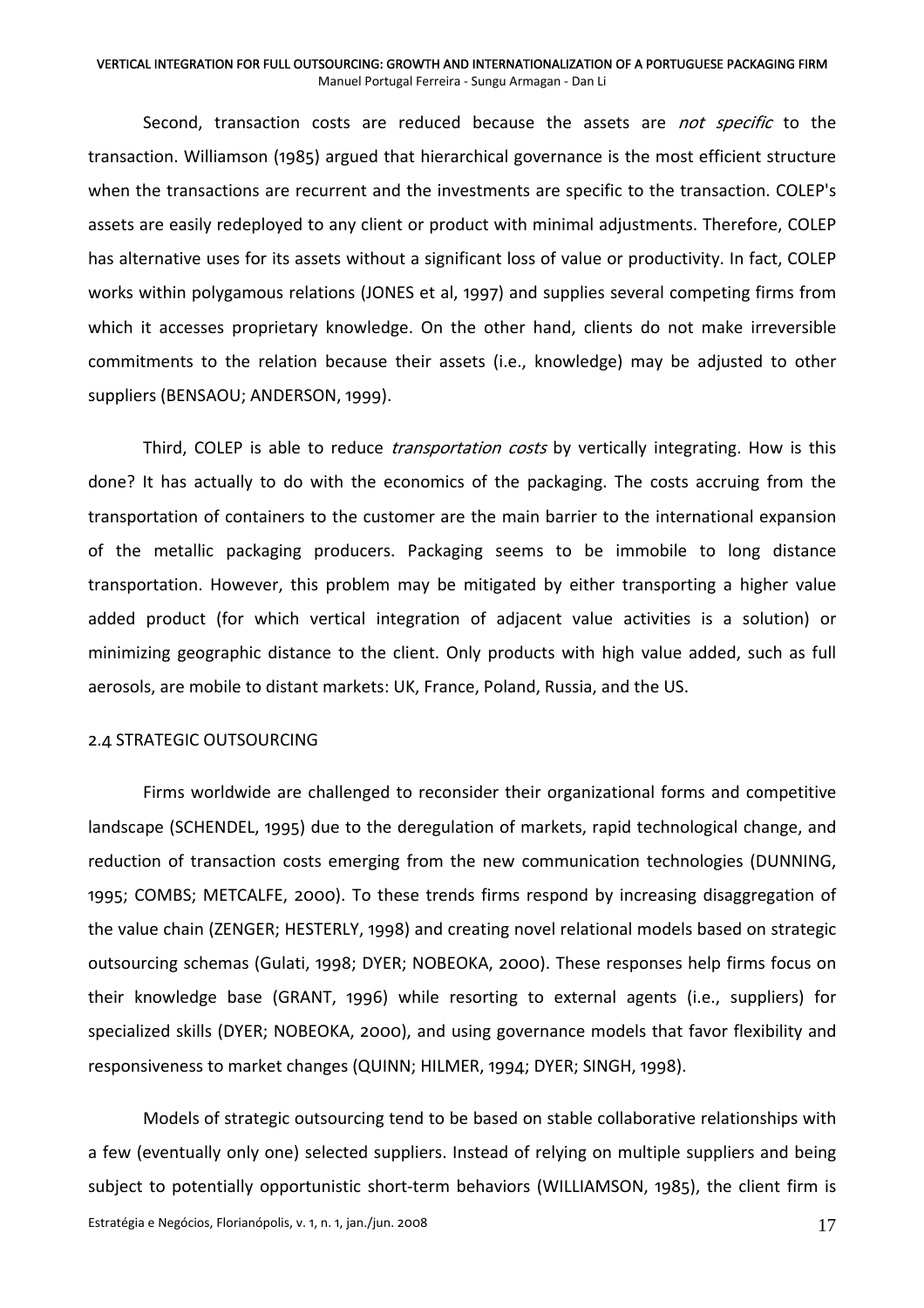tied to one supplier with whom it shares know‐how, information, and interdependence. Thus, strategic outsourcing is not based on arm's length relationships, where the client has bargaining power over the supplier, but rather on relational capital with entrusted, selected, and supportive suppliers (RING; VAN DE VEN, 1992; UZZI, 1996). The outcome is that firms internalize only the activities in which they have a competitive advantage, and that are of strategic importance (PRAHALAD; HAMEL, 1990; QUINN; HILMER, 1994; TEECE, 1992), or activities that are critical sources of vulnerability (QUINN; HILMER, 1994). Conversely, firms externalize (or contract in the market) to outside firms productions that are not strategically important, where they do possess a competitive advantage, and where suppliers are efficient. In the case of metallic container manufacturing, the control of the production process is not critical and does not seem to provide the client a competitive advantage. In addition, in the case of COLEP, a stable model of outsourcing seems warranted because the clients (particularly MNEs) need to transfer some proprietary knowledge (e.g. chemical formulas) for the contract filling operations. Finally, because there are other potential suppliers of the containers besides COLEP, the outsourcing of packaging does not entail a vulnerability, or a disadvantageous bargaining position.

However, effective outsourcing is not outsourcing as much as possible; effective outsourcing is about achieving the very best long-term risk-adjusted rate of return. The costs of outsourcing stem from searching, contracting, monitoring, enforcing contracts, and the hazards of outsourcing emerge primarily from opportunistic behaviors of the outsourced suppliers (WILLIAMSON, 1985). The risks of these sourcing strategies materialize in potential hold‐up costs gestated by the outsourcing regimes (WILLIAMSON, 1985) and their instability. For example, a recent report by Dun & Bradstreet (OZANNE, 2000) notes that more than 20% of the outsourcing relationships fail within two years, and 50% within five. However, models of strategic outsourcing entail resilience of the relationship client-supplier that is seemingly at odds with standard economic rationale of self-interest seeking behavior by clients and suppliers (UZZI, 1996). Thus, strategic outsourcing relies on the expectation of a repeated game in an embedded cooperative relationship, where one might expect cooperation to persist when self-interest is between achieved through cooperation (UZZI, 1996). Several of COLEP's relationships with clients have been lasting for the last thirty years, which in itself is an evidence that the returns from the cooperation are high.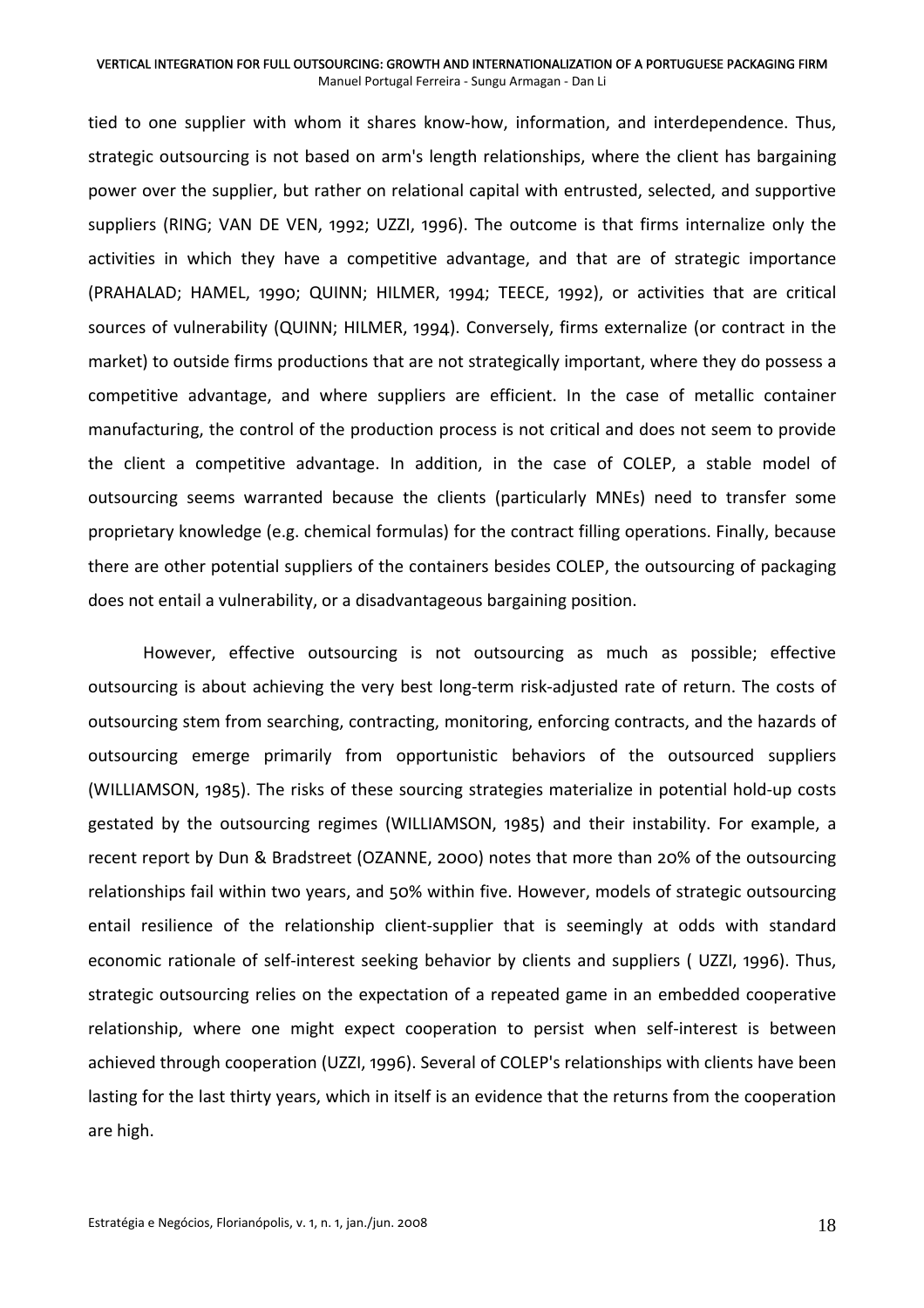In sum, strategic outsourcing is an intermediate degree of externalization of production (or other activities) that the firm is not able, is not efficient, or does not want to carry in‐house, but where pure off-the-shelf recruiting might involve risks of strategic nature, or superior costs. In other words, strategic outsourcing involves shifting activities from within the internal boundary of the firm to trusted external agents in a long‐term orientation that involves exchange of firm‐ specific information and knowledge (UZZI, 1996).

### 2.5 COLEP'S INTERNATIONALIZATION

The literature has recognized that the modes of foreign operation tend to evolve sequentially from exports to partnerships (e.g., joint ventures, strategic alliances), and to foreign direct investment (e.g., greenfield, acquisition of incumbent firms) (JOHANSON; VAHLNE, 1977, 1990). Alternative explanations for firms' internationalization stress internationalization as the mechanism for the exploitation and appropriation of returns from innovation (CAGUSVIL, 1980; RUGMAN, 1981; HENNART, 1982), as an oligopolistic reaction to competitors' strategies (KINDLEBERGER, 1969; KNICKERBOCKER, 1973), product adoption (VERNON, 1966), or simply a follow the client approach (LI; GUISINGER, 1992). Recent studies devoted attentions to the internationalization of small and medium‐sized firms with limited international experience (OVIATT; MCDOUGALL, 1994). These firms do not have slack financial and human resources to single-handedly sustain the onus of international expansion, and are more dependent on their network of "facilitating" ties than large firms (ELLIS, 2000). Oviatt and McDougall (1994) argued that the traditional factors that characterized the evolutionary model are no longer present (e.g., transportation and communication costs are decreasing), which raises the question of what the current factors are that drive firms to internalize activities across geographic markets. The more flexible models of the MNE (BUCKLEY; CASSON, 1998) rely upon the skills and capabilities the focal firm may exploit abroad, and the international specialization of the firm. Flexible firms require a focus on the core competences (PRAHALAD; HAMEL, 1990) and increased magnitude and frequency of collaboration with other firms (CONTRACTOR; LORANGE, 1988).

COLEP's internationalization reflects the internationalization process proposed in prior research. It was initially reactive, initiated in the simple supply of foreign firms in Portugal, but it evolved through partnerships at home, an acquisition abroad, and a greenfield investment. Figure 1 depicts COLEP's gradual internationalization process.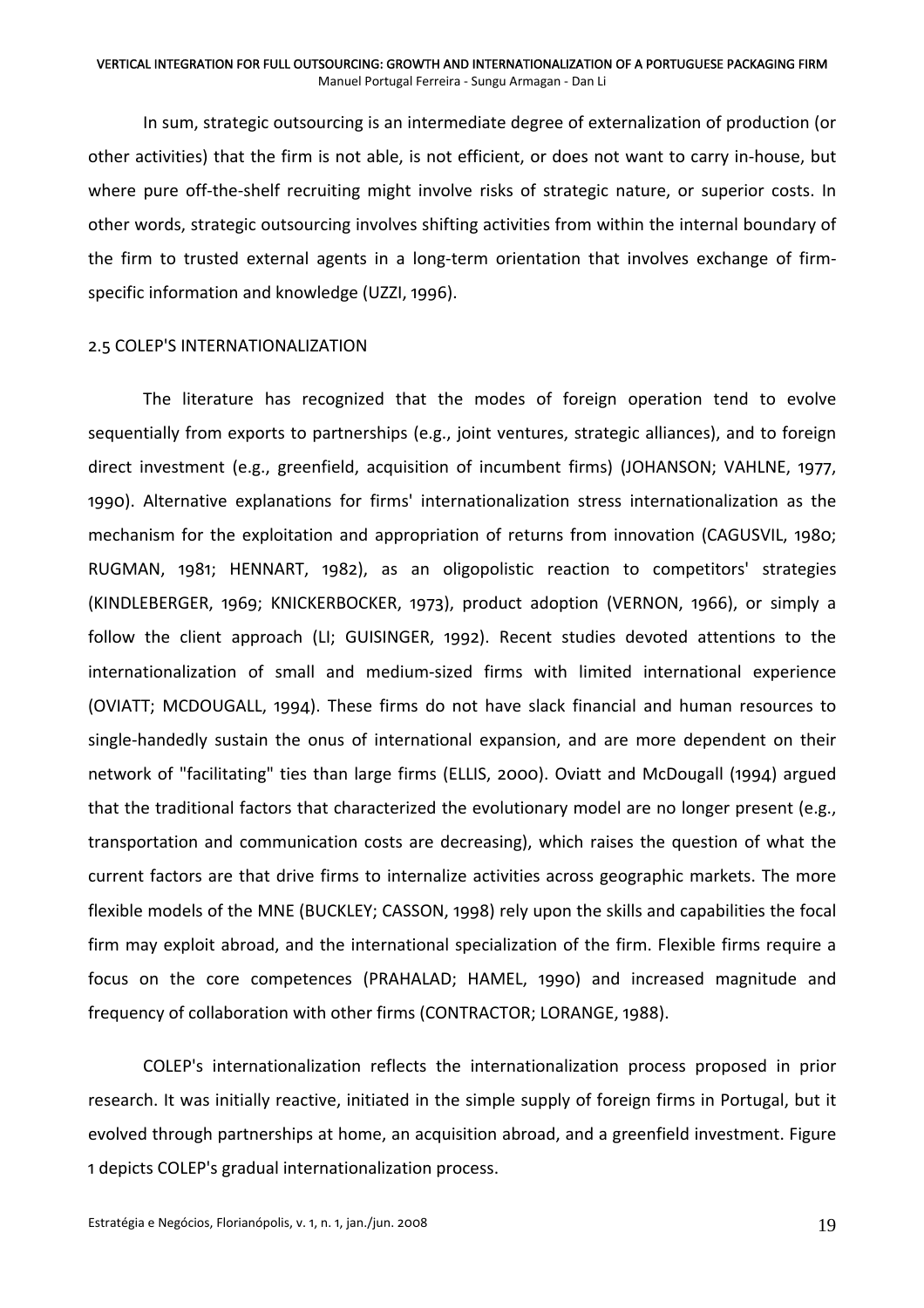

Figure 1 - COLEP's internationalization process Source: data collected in interviews.

The following sub-sections describe succinctly COLEP's major internationalization steps and the characteristics of the entry modes adopted. COLEP's internationalization highlights the development of firm‐specific capabilities, and how the firm is able to exploit its advantages across markets.

## Partnerships at home

Estratégia e Negócios, Florianópolis, v. 1, n. 1, jan./jun. 2008 20 Partnerships in the home market frequently contribute to develop firm's capabilities and growth (ROOT, 1994). Small firms' capabilities are often developed passively through the supply of MNEs in the home market. This was the case with COLEP's supply of Shell, British Petroleum, Lever, Johnson Wax, Colgate-Palmolive, Mobil, and Reckitt & Colman. However, COLEP's knowledge, quality standards, and know‐how were originally developed through the supply of large national companies such as Carnes Nobre, Victor Guedes, Cin, Robbialac, and Petrogal.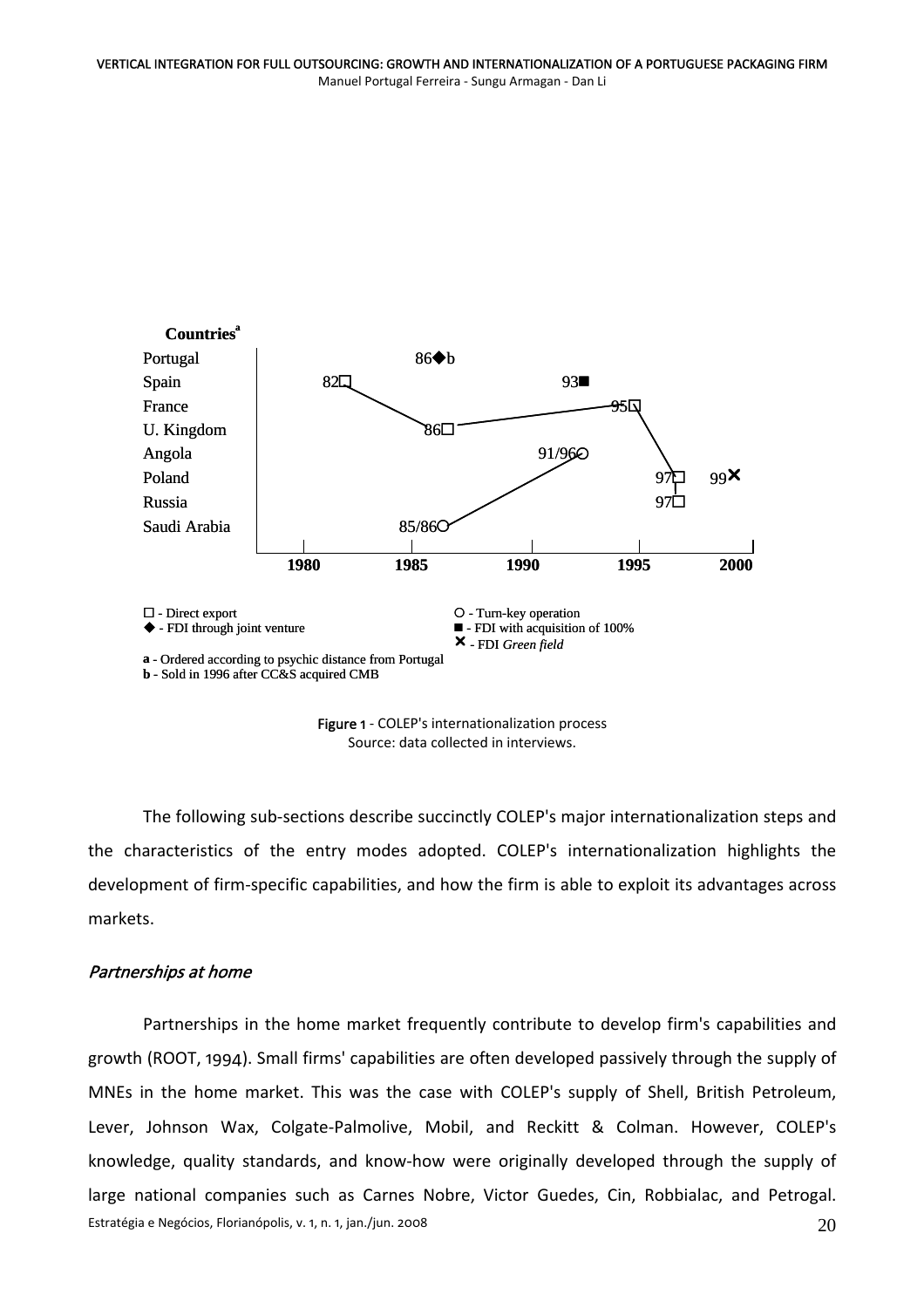Several of these partnerships persisted for the last thirty years, which is in conflict with the claim that about 50% of the outsourcing partnerships do not last beyond five years (OZANNE, 2000). The supply of clients at home might be leveraged to supply foreign clients through exports.

COLEP's equity joint venture in 1986 with the multinational Carnaud MetalBox (CMB), the CMB‐COLEP, to manufacture easy‐opening metallic cans for the Portuguese canned fish industry (e.g. sardines) represented a significant move and learning experience for COLEP. Joint ventures are mechanisms for learning (HAMEL, 1991: GULATI, 1998). The joint venture CMB‐COLEP dominated the Portuguese domestic market until Crown Cork & Seal took over CMB and acquired COLEP's share of the joint venture. CMB‐COLEP was also a defensive oligopololistic reaction (KNICKERBOCKER, 1973) by COLEP to protect the domestic market because CMB already owned six subsidiaries in the neighboring Spanish market.

### Turnkey operations

Vertical integration presupposes firm‐specific advantages (or ownership advantages ‐ DUNNING, 1998) of some kind that is either based on intangible or tangible resources (BARNEY, 1991), or on relational capital (UZZI, 1996). Through the vertical integration of virtually all stages of the package value chain COLEP developed intensive manufacturing and technical knowledge. In addition, the stable business relationships with reputable clients (some in the oil business) provided COLEP with reputation spillovers and made it an attractive partner for an array of projects. These two factors, knowledge and reputation, seem to have driven two turnkey operations contracts for the oil industry; one for the "Savola Company" in Saudi Arabia in 1985‐86, and the other for "Van Leer" in Angola in 1991‐96.

Turnkey operations are another internationalization model used by COLEP reflecting the exploitation of the firm's capabilities (MARCH, 1991). The construction of metal packaging factories is only feasible for highly reputed firms that possess the resources, technological capacity, know‐ how, and the reputation to be a credible partner for large scale projects. In fact, these two turnkey contracts originated long‐term relationships that extended to the education of human resources, and technical and maintenance assistance.

### Acquisition in Spain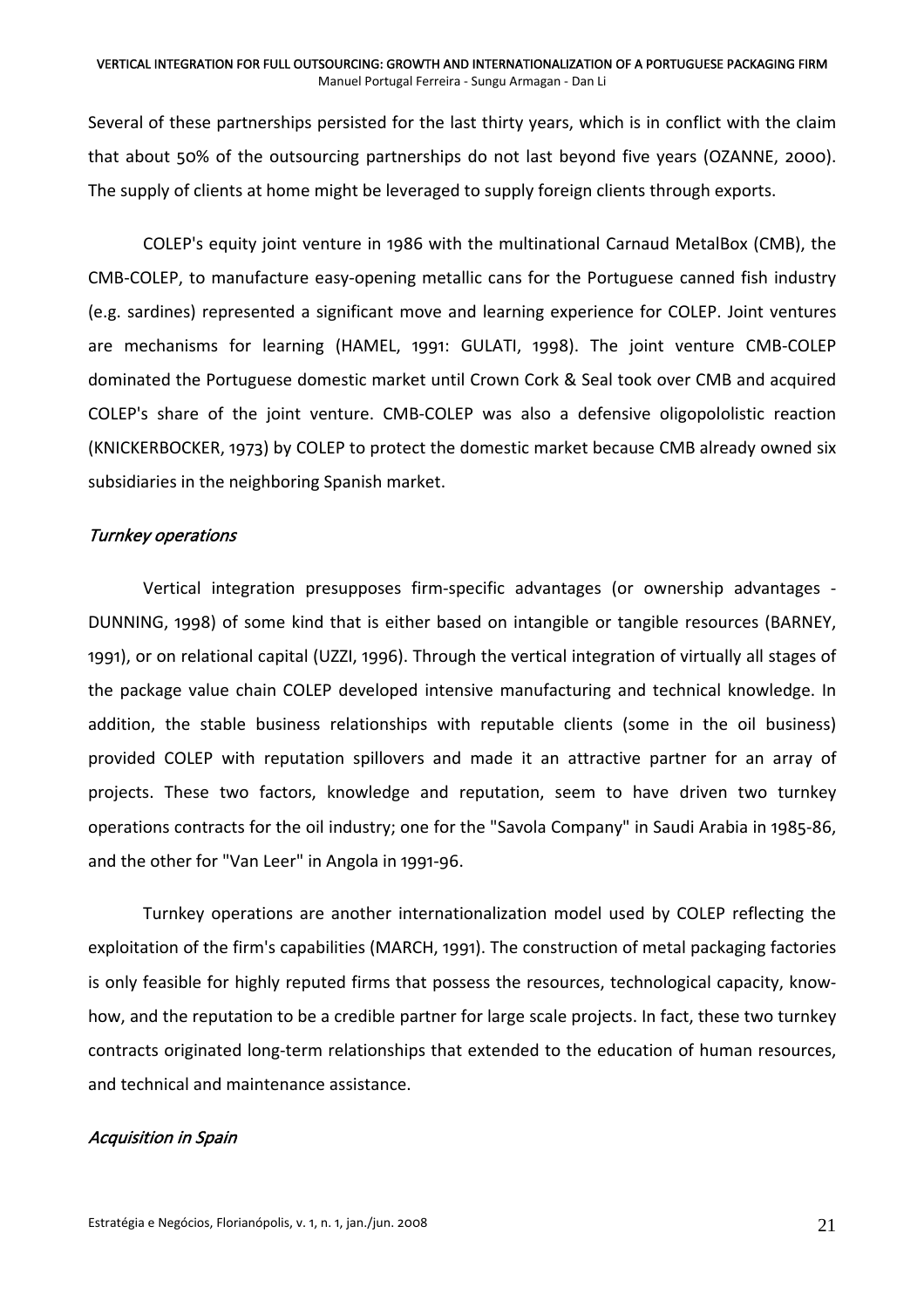In 1993, COLEP acquired Johnson Wax's Spanish contract filler subsidiary. This subsidiary was exclusively a contract filler of mass consumption products, and was endowed with technology not yet known to COLEP. The acquisition of incumbent firms is a particularly interesting entry strategy when the acquired firm possesses superior resources or technology, because in these cases, acquisitions are vehicles for learning (BARKEMA; VERMEULEN, 1998). The acquisition of this subsidiary emerged from Johnson Wax's efforts to rationalize its European production and concentrate manufacturing activity in Netherlands, and was preceded by COLEP's exports of metallic containers to the Spanish market.

Several reasons lie behind the acquisition in Spain. First, it increased COLEP's production capacity in contract filling - the activity that has the highest value added. Currently, COLEP's manufacturing capacity surpasses 160 million containers, endowing it the largest European contract filler. Second, the acquisition brought an inflow of technology and know‐how in distribution since the Spanish subsidiary had developed a logistics system with its own fleet of trucks and multiple distribution platforms in Iberia. Third, the acquisition allowed COLEP to exploit scale and scope economies in the production of metallic containers, filling, and distribution. Fourth, the acquisition placed COLEP closer to major markets (e.g., France, UK), which is particularly important for relatively immobile products such as packaging. Finally, it avoided the acquisition of JW's subsidiary by a competitor whose rivalry would likely to be felt in the Portuguese market as well.

### Greenfield investment in Poland

Estratégia e Negócios, Florianópolis, v. 1, n. 1, jan./jun. 2008 22 Greenfield operations tend to be utilized when the focal firm has some firm‐specific advantage that is best appropriated through internalization, when the characteristics of the product or of the host market do not permit service at a distance (e.g., exports), or when there is no available target incumbent for an acquisition (ROOT, 1994). Although greenfield investments permit full control over the new subsidiary they also entail an irreversible commitment to the host market (ROOT, 1994). Hence, it is not unusual for greenfield investments to be preceded by exports to the host country or partnerships with local firms (ROOT, 1994). COLEP had previous direct and indirect exports to Poland prior to the greenfield entry. Specifically, COLEP exported selected metallic containers to UK contract fillers that re-exported them to Poland already full. Poland is an attractive market due to its proximity to other Northern and Eastern Europe countries. It represented about 4% of the exports of EU producers in 1994 (source: SEFEL).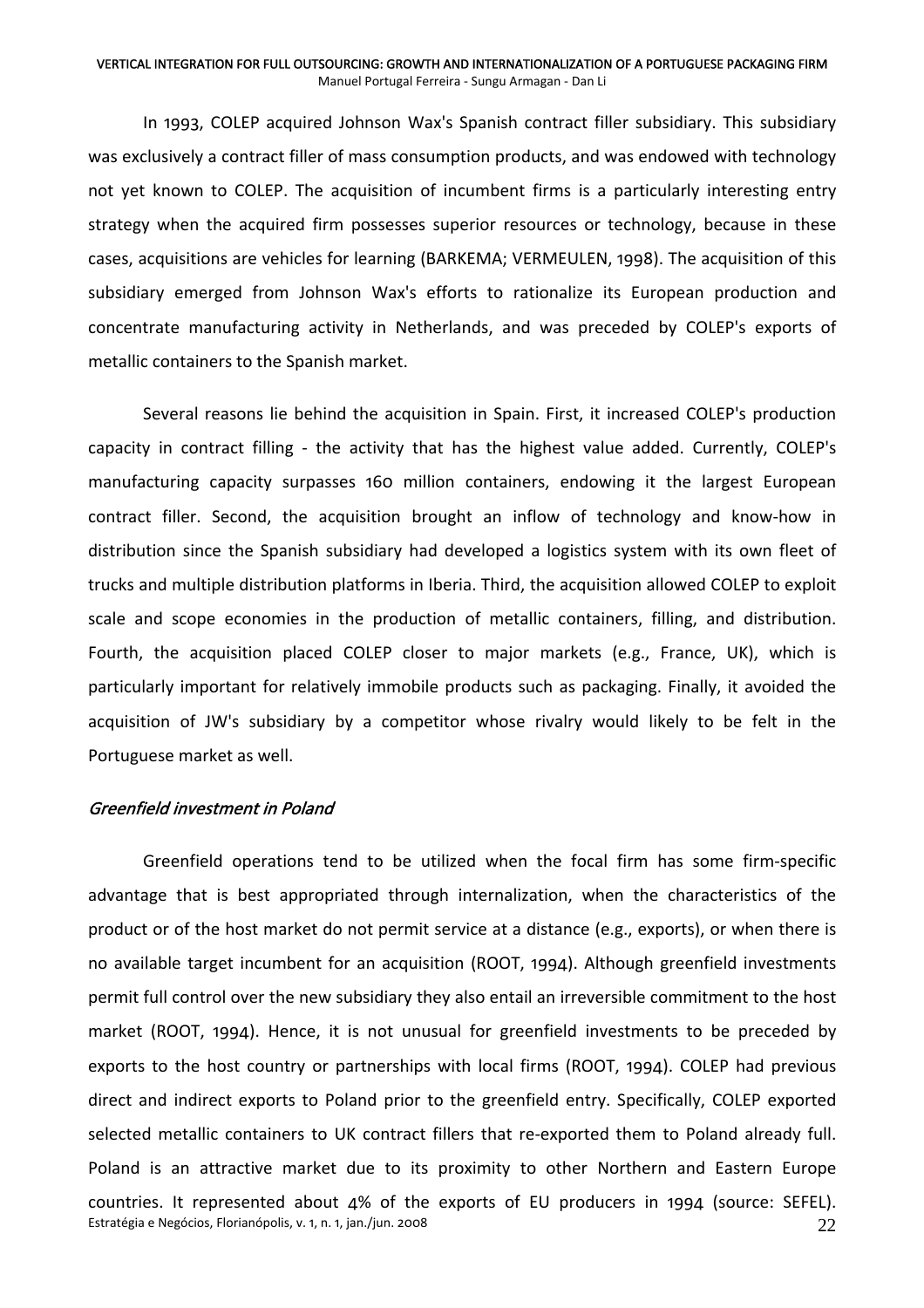Furthermore, investing in Poland meant an opportunity to participate in the outburst of the Eastern countries' economic development.

There are also other external factors that explain the greenfield investment in a manufacturing subsidiary in Poland. First is the availability of raw and intermediate products of reasonable quality. Second is a favorable labor market (both in availability and quality). Third is the prospect for Poland joining the EU, which it did in 2005. Besides, transportation costs represent 20% to 25% of the total cost in some product lines conferring proximity to clients essential to improve firm's competitiveness.

### 3 DISCUSSION & THEORY ADVANCEMENT

Prior literature has advised firms to concentrate on cost‐saving and core‐competence‐ exploitation when making decisions on vertical integration and outsourcing. Based on a case study of COLEP, we argue that such analysis of benefits and hazards of vertical integration and outsourcing is insufficient. From a dynamic perspective, we posit that vertical integration by the supplier may be a strategic response to changes in the sourcing model of the client industries. Suppliers may follow a diverse strategy, as in the case of COLEP, to accommodate changes in the clients' range of activities (Bensaou & Anderson, 1999). Thus, vertical integration can be an appropriate strategy for suppliers to tap into the newly open markets emerging from the disaggregation of the MNEs activities (ZENGER; HESTERLY, 1998) in what Dunning (1995) called the age of 'alliance capitalism'.

Vertical integration by suppliers may be a strategic choice to respond to the growing des‐ internalization and international specialization of MNEs' activities. Through vertical integration suppliers may assume the clients' full product value chain activities. COLEP developed a broad array of capabilities that facilitated the expansion to foreign markets both through the full supply of its clients and through the development of special contracts (e.g. the turnkey operations). The internalization of sequential product value chain activities permits fuller utilization of unequal minimum efficient scales of the activities internalized with cost economies benefits, which are the basis for cost‐driven competitive advantages.

Providing a *full service* to its clients COLEP approaches an in-sourcing solution characterized by stability, trust, and low transaction costs, despite some level of asset specificity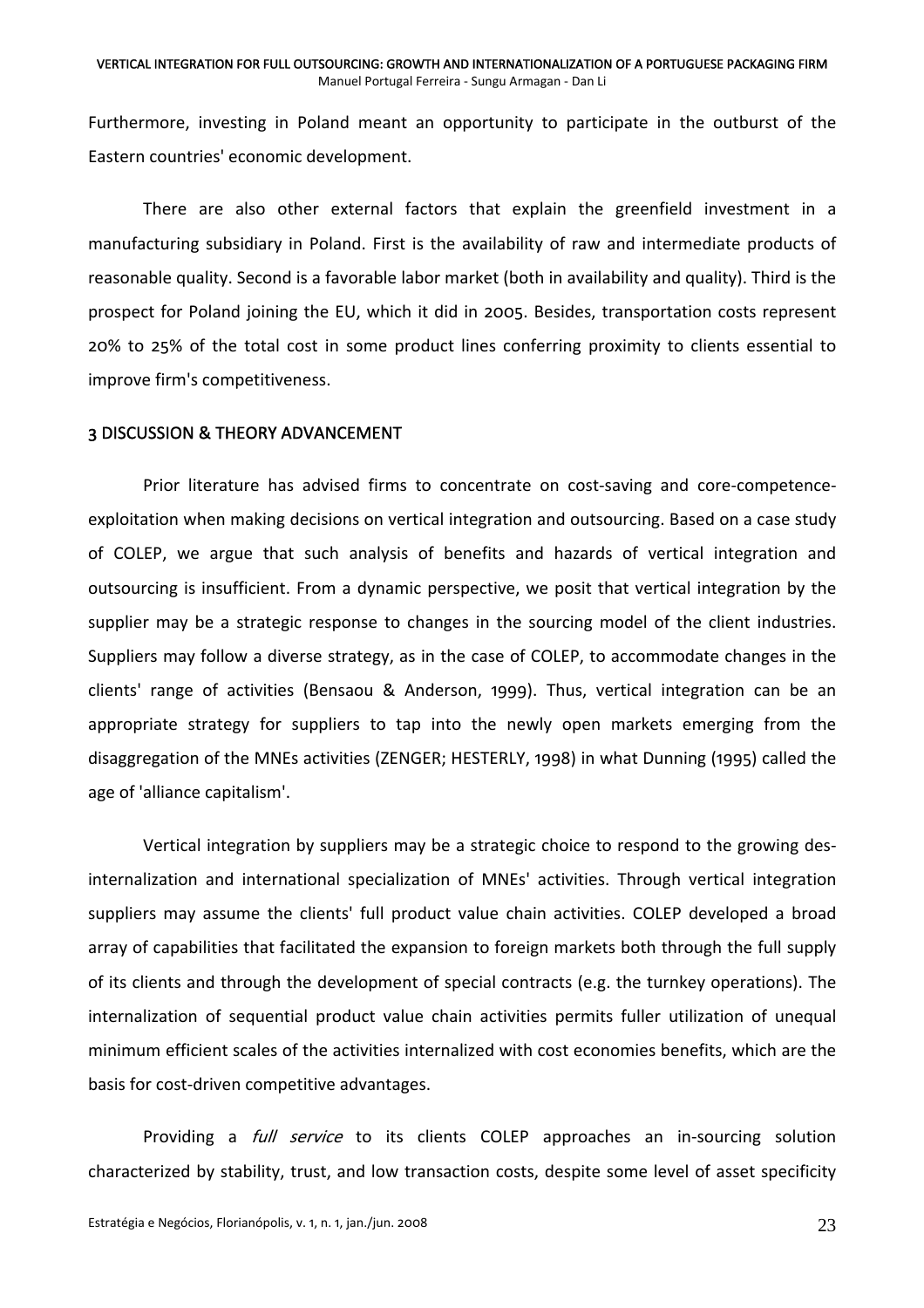and significant transfers of knowledge. This model builds relational capital despite the "polygamous" character of the relationships (JONES et al., 1997). The polygamous character of the relations of COLEP with its clients is a distinctive advantage of COLEP and illustrates a model that sustains stable relationships client-supplier that contrasts with the occasional outsourcing or arm's length exchanges. A set of theoretically‐driven propositions may be drawn:

**Proposition 1**. Vertical integration can be used as strategic responses to the change of a firm's upstream/downstream business models.

Proposition 2. Outsourcing can be used strategic responses to the change of a firm's upstream/downstream business models.

Firms emerging from small, quasi-first world, countries such as Portugal, are pushed to leave the country's political boundaries and search for clients abroad. This exit is made easier whenever the firm has some credible form of differentiation. Simultaneously, one needs to consider the nature of the product. When the nature of the product hinders the service of markets at a distance, such as is the case with metallic containers, the firm's internationalization may benefit from developing a full service strategy through vertical integration, manufacturing of a wide array of products, and focus on the higher value added activities. This was COLEP's strategy: to partner for the full outsourcing of its clients' needs, which required developing a high level of vertical integration.

The internationalization path is the result of internal strategies, and external constraints and opportunities (ROOT, 1994). Motives for internationalization vary considerably among firms, and frequently path dependent choices or strategies impact on the future internationalization of the firm (ROOT, 1994; JOHANSON; VAHLNE, 1977). For example, COLEP's internationalization path was not independent of the historical political constraints in the Portuguese market in the 70's. When in 1975 Johnson Wax sought to enter the Portuguese market the high political risk (in 1974 the Portuguese revolution ended 40 years of an autocratic regime) hindered Johnson Wax from taking the risk accruing from foreign direct investment operations in Portugal. The solution Johnson Wax found was to develop a domestic producer through some technology transfer. In addition, COLEP's vertical integration seems to reflect substantial supply‐side inefficiencies in the Portuguese market for intermediate inputs. These inefficiencies stemmed from a highly cartelized market. For example, the lithography was concentrated on a few small‐sized producers that had low production capacity, insufficient quality, and obsolete technology.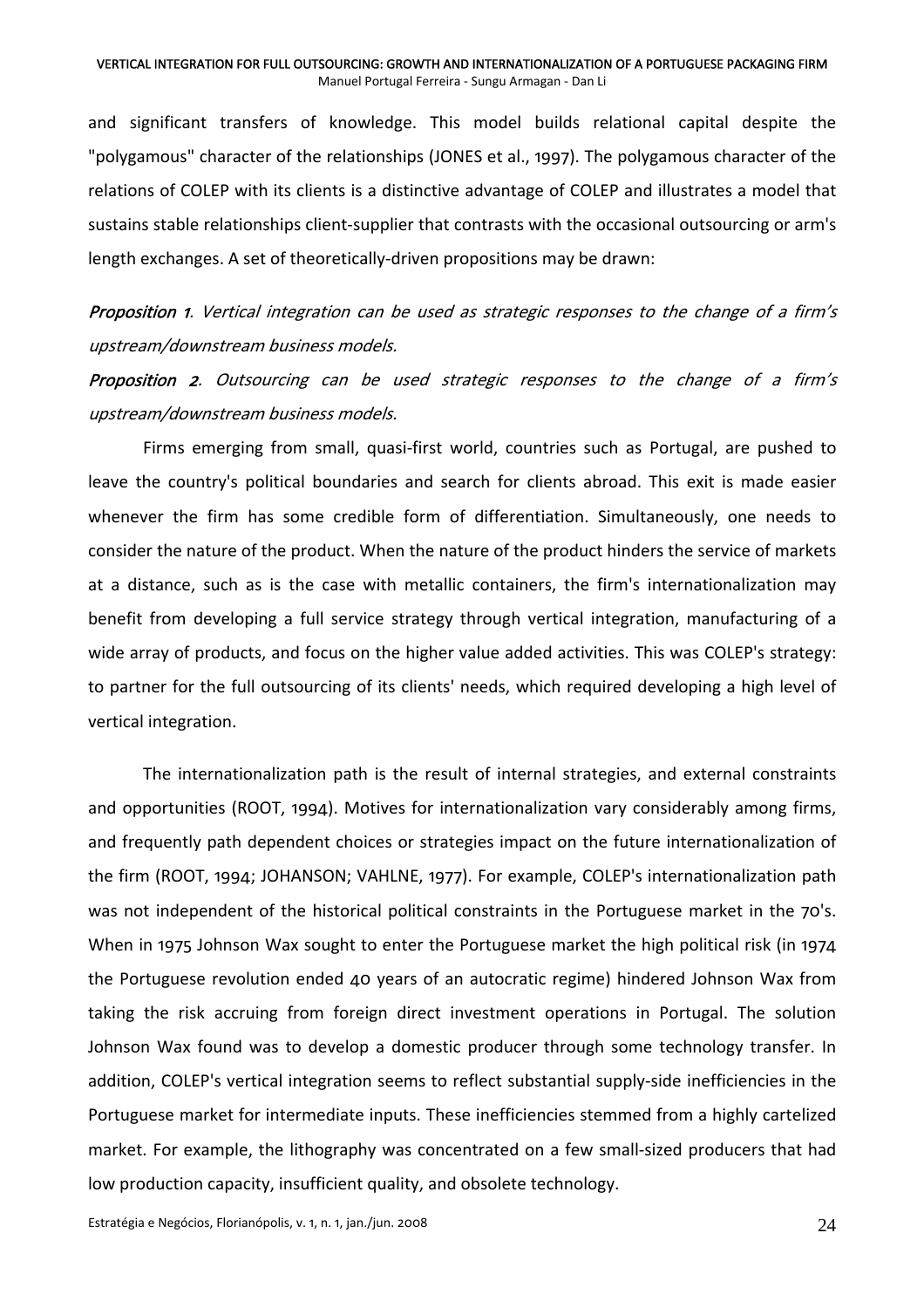Proposition 3. The resource endowment of a firm's home country influences the firm's vertical integration decisions in its domestic and international operations.

### 3.1 CONTRIBUTIONS

This case has potential interest for managerial and regulation policies. Innovation and development of internal competencies are indispensable for the generation of competitive advantages, and these competencies may be exploitable in foreign markets. Similar firms need to evaluate (a) the level of vertical integration and autonomy for the subsidiaries, (b) the management of the client portfolio, and (c) the level of defensive investment needed. The former may lead to international alignments customers‐supplier. The value of the relationship customer‐vendor surpasses the net present benefits of the contracts. The trust (GRANOVETTER, 1985) between client and supplier may permit the replication of the relational model in other markets, embodying a powerful lever for the internationalization of the firm. It is reasonable to assume that this is particularly important for small firms with limited international experience. The internationalization of firms from numerous industries may be vastly facilitated by the creation of stable relationships with MNEs that will help reduce the risks, and costs, associated to the presence in foreign markets. Industrial government‐led policies may intervene in the creation of these ties in the domestic market.

Out study also offers implications for future academic research. The propositions derived from this case study need to be advanced further and empirically investigated in a large sample, in order to create knowledge more generable to other firms. [MORE] Given the development of hybrid relationships between markets and hierarchies, it is also interesting to study the degree of stability of the relationships with MNEs through licensing contracts, or other governance forms. Finally, the extent to which cooperation in the domestic market may be a lever for international expansion warrants additional research.

### 4 CONCLUSION

To conclude, this study contributes to the broader discussion of where one may draw the boundaries of the firm. Specifically, we noted that contemporary vertical integration may be examined beyond the traditional transaction costs between agents, rather as a manner to develop firm-specific capabilities that can be exploited within and outside the traditional national and technological boundaries. The choice between *in* and *out* sourcing, or any hybrid form emerges from the evaluation of the relative costs and benefits of the alternatives, including those that result from the appropriation of specific advantages.

Estratégia e Negócios, Florianópolis, v. 1, n. 1, jan./jun. 2008 25 This case study presents evidence that vertical integration permits suppliers to develop competencies that encourage new forms of business (e.g. turnkey operations) in multiple markets.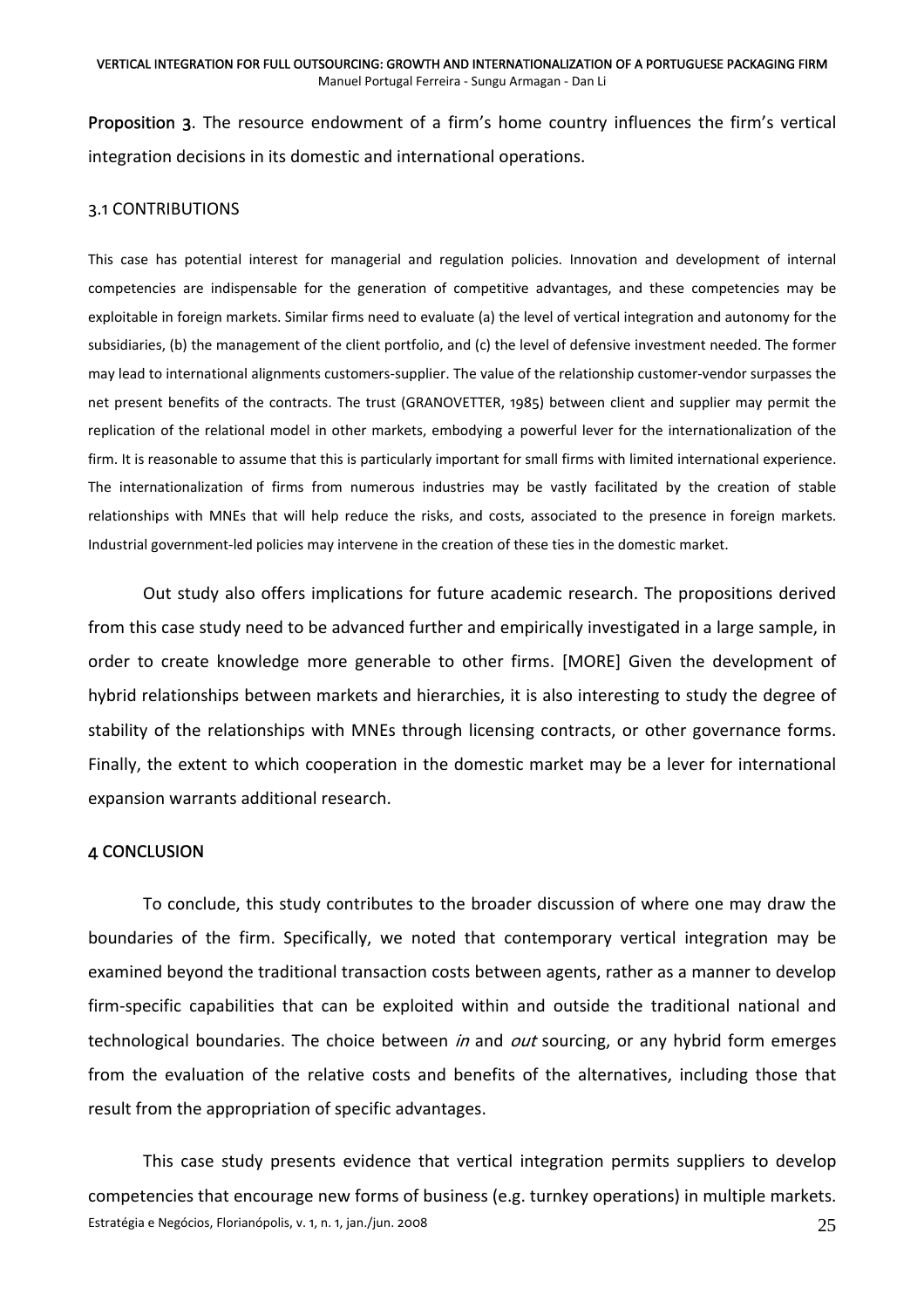The model chosen by the focal firm is designed with a level of considerable vertical integration that corresponds to the full externalization of the clients' manufacturing activities. This is interesting in an era of alliance capitalism (DUNNING, 1995) and permits even small firms to develop differentiated competitive positions in the industry. These positions may constitute the basis for firms' survival and growth.

# INTEGRAÇÃO VERTICAL PARA O OUTSOURCING COMPLETO: CRESCIMENTO E INTERNACIONALIZAÇÃO DE UMA EMPRESA PORTUGUESA DE EMBALAGEM

### RESUMO

Com base no estudo de um caso de uma empresa portuguesa de embalagem, este artigo analisa como a integração vertical do fornecedor permite o outsouring completo das necessidades da empresa cliente. Esta solução reduz os custos de transacção, favorece a especialização, e permite a pequenas e medias empresas o desenvolvimento de competencies que podem ser exploradas numa grande variedade de projectos. A integração vertical pelo fornecedor (decisão de governança) é uma resposta estratégica às mudanças nos modelos de fornecimento dos clientes. As relações cliente‐fornecedor têm valor inter‐espacial e inter‐temporal que ultrapassa as transacções ocasionais no mercado.

Palavras-chave: Outsourcing estratégico. Integração vertical. Internacionalização. Caso de estudo.

## **REFERENCES**

AFUAH, A. Dynamic boundaries of the firm: are firms better off being vertically integrated in the face of a technological change? Academy of Management Journal, New York, v. 44, n. 6, p. 1211-1228, dec. 2001.

BARNEY, J. Firm resources and sustained competitive advantage. Journal of Management, v. 17 n. 1, p. 99‐120. mar.1991.

BARKEMA, H.;VERMEULEN, F. International expansion through start‐up or acquisition: a learning perspective. Academy of Management Journal, New York, v. 41, n. 1, p. 7‐26. 1998.

BUCKLEY, P.; CASSON, M. Models of the multinational enterprise. Journal of International Business Studies, v. 29, n. 1, p. 21-44. 1998.

CAGUSVIL, S. On the internationalization process of firms. European Research, v. 8, n. 6, p. 273‐ 281. 1980

CASSON, M. & ASSOCIATES Multinationals and world trade: vertical integration and the division of labor in world industries. London: Allen & Unwin, 1986.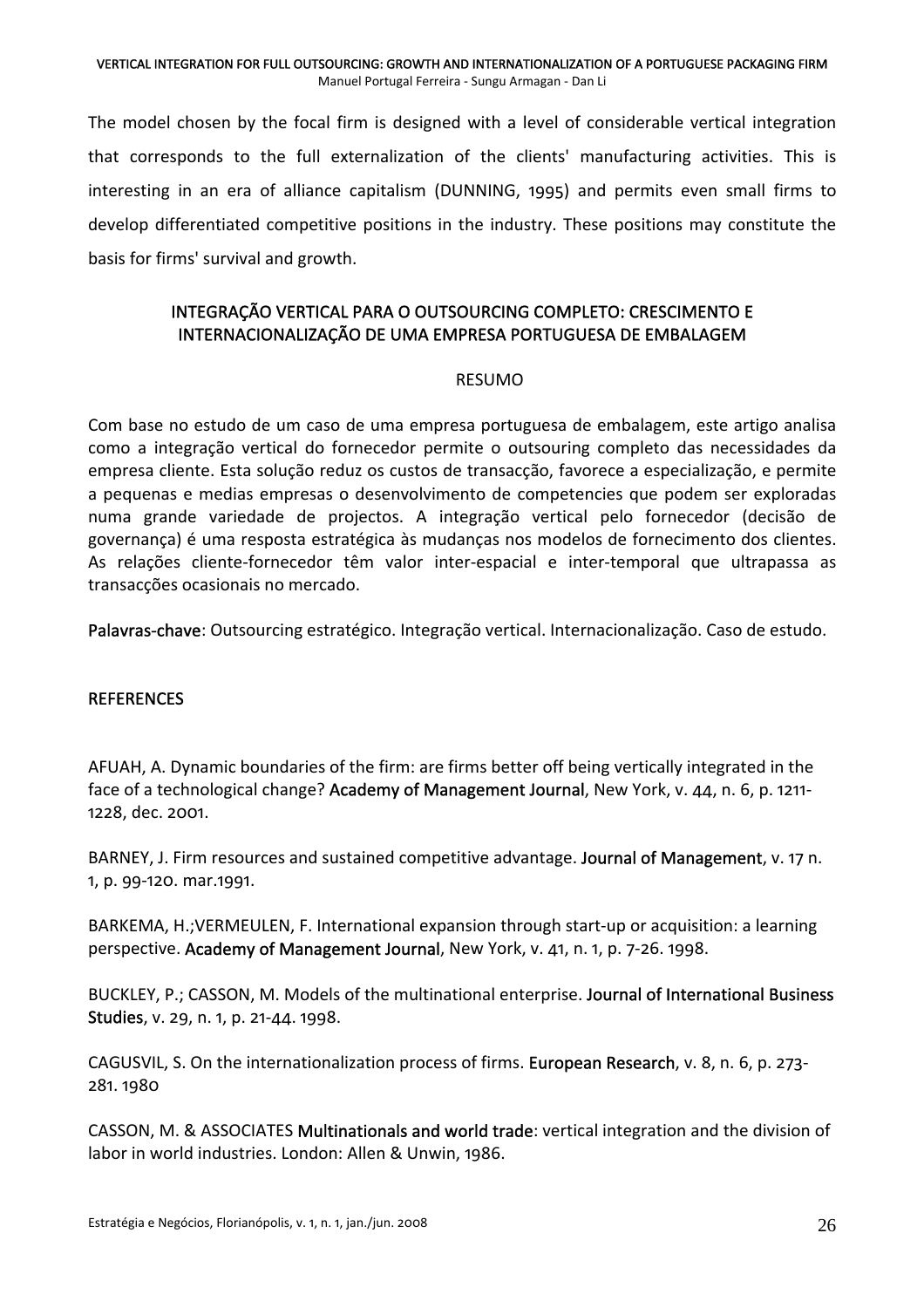CAVES, R.; PORTER, M. From entry barriers to mobility barriers: conjectural decisions and contrived deterrence to new competition. Quarterly Journal of Economics, v. 91, p. 241‐262. 1977.

COMBS, R.; METCALFE, S. Organizing for innovation: coordinating distributed innovation capabilities. In: FOSS, N.; MAHNKE, V. (Eds) Competence, governance and entrepreneurship. Oxford: Oxford University Press, 2000.

CONTRACTOR, F.; LORANGE, P. Cooperative strategies in international business. Lexington, Lexington Books, 1988.

THE 1999 outsourcing trends report. LaGrangeville; New York: Corbett, M. & Associates 1999. DUNNING, J. Location and the Multinational Enterprise: a Neglected Factor? Journal of International Business Studies, v. 29, n. 1, p. 45‐66. 1998.

DUNNING, J. Reappraising the eclectic paradigm in an age of alliance capitalism. Journal of International Business Studies, third quarter, p. 461‐491. 1995.

DYER, J.; NOBEOKA, K. Creating and maintaining a high‐performance knowledge‐sharing network: the Toyota case. Strategic Management Journal, v. 21, n. 3, p. 345‐368.2000.

DYER, J.; SINGH, H. The relational view; cooperative strategy and sources of interorganizational competitive advantage. Academy of Management Review, v.23, n. 4, p. 660‐679. 1998.

EISENHARDT, K. Building theories from case study research. Academy of Management Review, v. 14, n. 4. p. 532‐550. 1989.

ELLIS, P. Social ties and foreign market entry. Journal of International Business Studies, v. 31, n. 3, p. 443‐469. 2000.

FRONMUELLER, M.; REED, R. The competitive advantage potential of vertical integration, Omega, v. 24, n. 6, p. 715‐726. 1996.

GANKEMA, H.; SNUIT, H.; VAN DIJKEN, K. The internationalization process of small and medium‐ sized enterprises: an evaluation of the stage theory. In: DONCKELS. R.; MIETTINEN, A. (Eds.). Entrepreneurship and SME research: on its way to the next millennium. Aldershot: Ashgate Publishing, 1997. p. 185‐197.

GHEMAWAT, P. Commitment: the dynamic of strategy. New York: The Free Press, 1991.

GRANOVETTER, M. Economic action and social structure: the problem of embeddedness. American Journal of Sociology, v. 91, n. 3, p. 481‐510. 1985.

GRANT, R. Toward a knowledge-based theory of the firm. Strategic Management Journal, v. 17, p. 109‐122. 1996.

GULATI, R. Does familiarity breed trust? The implications of repeated ties for contractual choices in alliances. Academy of Management Journal, v.38, n. 1, p. 85-112. 1995.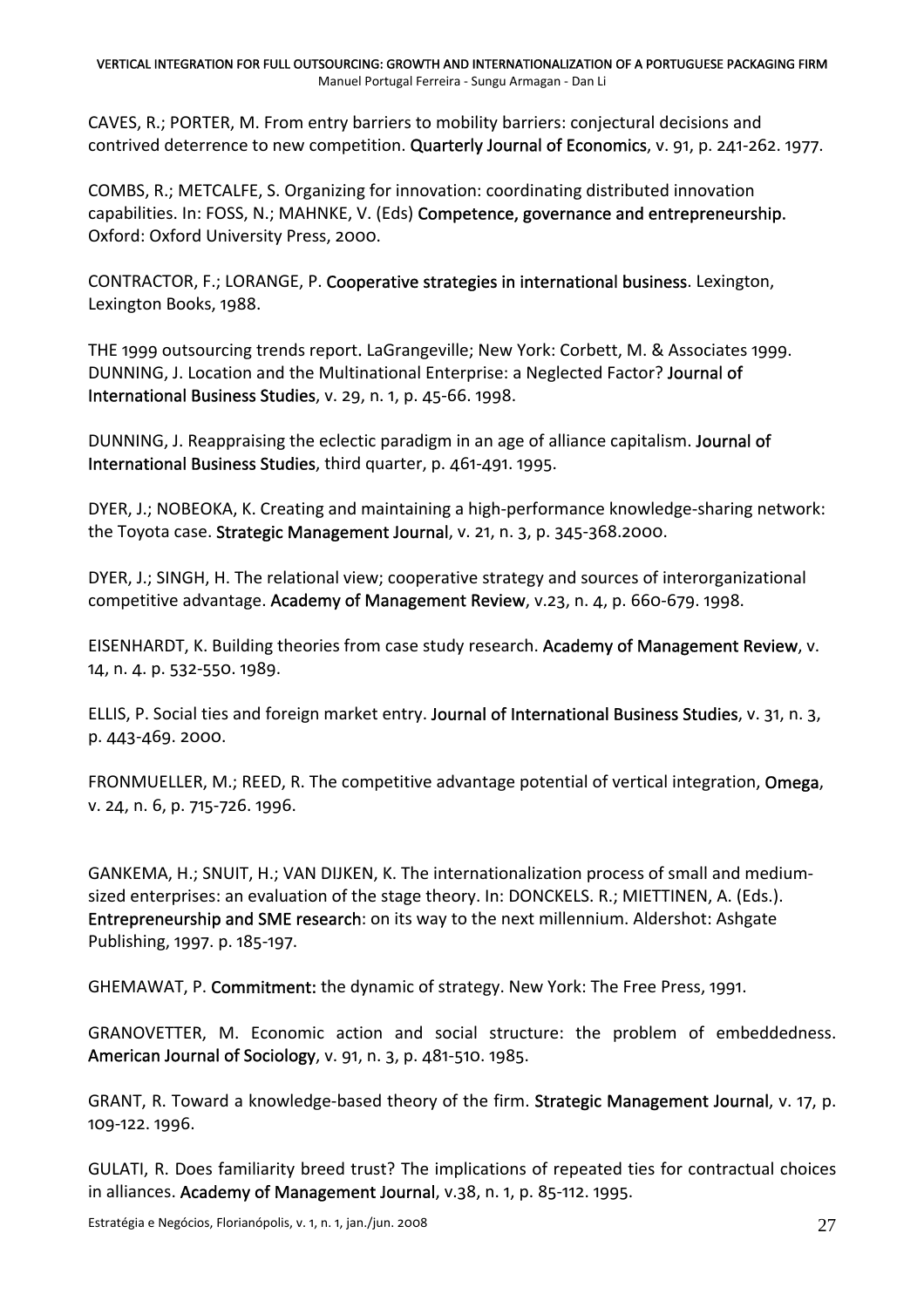GULATI, R. Alliances and networks. Strategic Management Journal, v. 19, n. 4, p. 293‐317. 1998.

HAMEL, G. Competition for Competence and Inter-Partner Learning Within International Strategic Alliances. Strategic Management Journal, v.12, p. 83‐103. 1991.

HARRIGAN, K. Vertical integration and corporate strategy. Academy of Management Journal, v. 28, n. 2, p. 397‐426. 1985.

HENNART, J-F. A Theory of the Multinational Enterprise. Ann Arbor, MI.: University of Michigan Press, 1982.

HENNART, J. F. A transaction costs theory of equity joint ventures. Strategic Management Journal, v. 9, p. 361‐374. 1988.

HENNART, J.F. The transaction costs theory of joint ventures: an empirical study of Japanese subsidiaries in the US. Management Science, v. 37, n. 4, p. 483‐497, apr. 1991.

JOHANSON, J.; VAHLNE, J. The internationalization process of the firm: a model of knowledge development and increasing foreign market commitment. Journal of International Business Studies, v. 8, n. 1, p. 23-32. 1977.

JOHANSON, J.; VAHLNE, J. The mechanisms of internationalization. International Marketing Review, v. 7, n. 4, p. 11‐24. 1990.

JOHANSON, J.; WIDERSHIEM‐PAUL, P. The internationalization of the firm: four Swedish cases. In: BUCKLEY, Peter (Ed.) The internationalization of the firm: a reader. London: Academic Press. 1975.

JONES, C.; HESTERLY, W.; BORGATTI, S. A general theory of network governance: Exchange conditions and social mechanisms. Academy of Management Review, v. 22, n. 4, p. 911‐945. 1997.

KINDLEBERGER, C. American business abroad. New Haven: Yale University Press, 1969.

KNICKERBOCKER, F. Oligopolistic reaction and multinational enterprise. Cambridge, MA: Harvard University Press, 1973.

LEVINTHAL, D. Adaptation on rugged landscapes. Management Science, v. 43, n. 7, p.934-950. 1997.

LEVINTHAL, D.; MARCH, J. The myopia of learning, Strategic Management Journal, v. 14, p. 95-113. 1993.

LI, J-T.; GUISINGER, S. The globalization of service multinationals in the "triad" regions: Japan, Western Europe and North America. Journal of International Business Studies, fourth quarter, p. 675‐696. 1992.

MADHOK, A.; TALLMAN, S. Resources, transactions and rents: managing value through interfirm collaborative relationships. Organization Science, v. 9, n.3, p. 326‐339. 1998.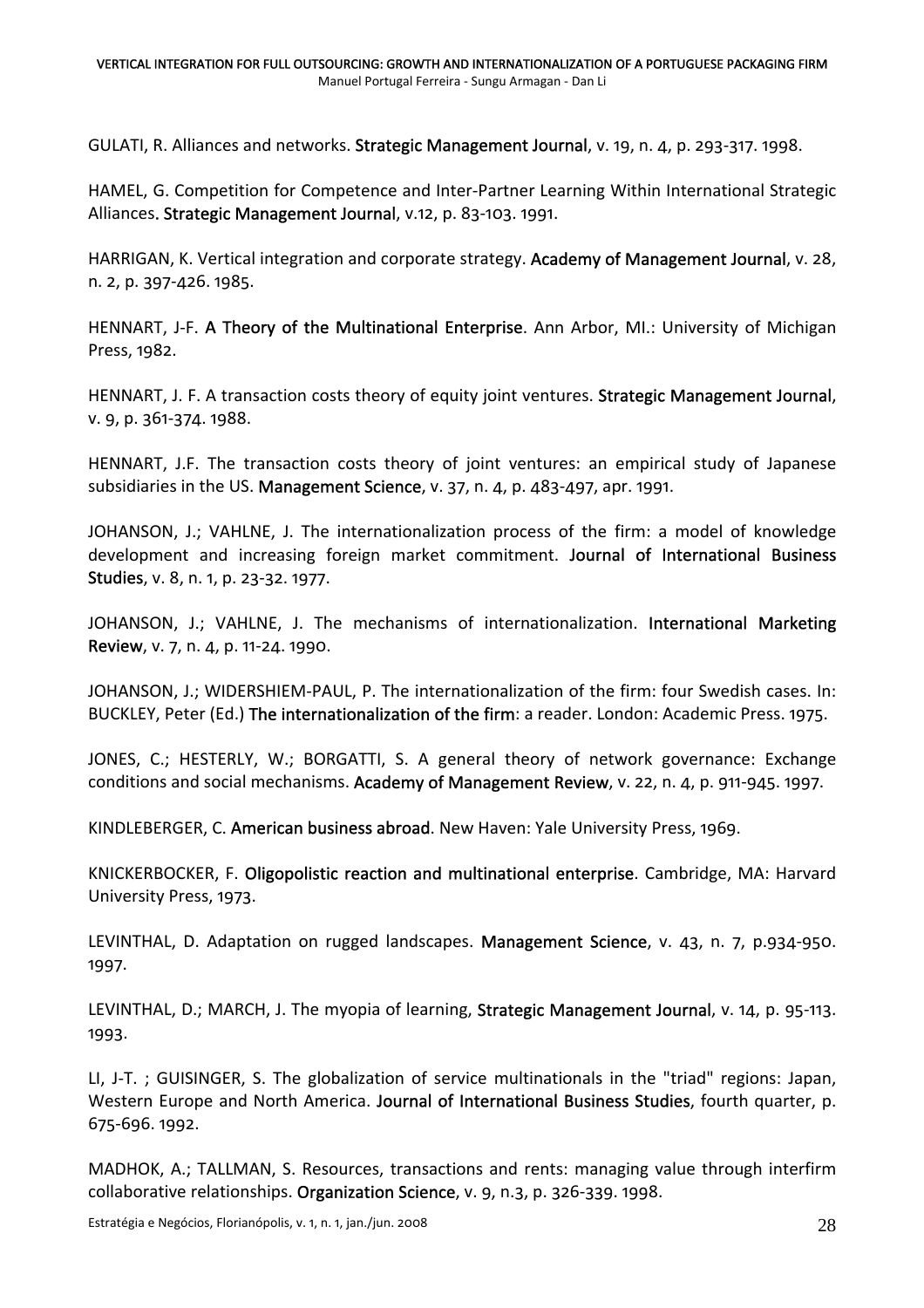MAHONEY, J. The choice of organizational form: Vertical integration versus other methods of vertical integration. Strategic Management Journal, v. 13, n. 8, p. 559‐584. 1992.

MARCH, J. Exploration and exploitation in organizational learning, Organization Science, v. 2, n. 1, p. 71‐87. 1991.

MARTINS, J. Integração vertical: uma aplicação ao caso da COLEP Portugal. unpublished masters dissertation, School of Economics of the University of Oporto, Portugal, 1996.

NELSON, R.; WINTER, S. An Evolutionary Theory of Economic Change. Cambridge, MA: Belknap Press, 1982.

OSEGOWITSCH, T.; MADHOK, A. Vertical integration is dead, or is it? Business Horizons, v. 46, n. 2, p. 25‐34. 2003.

OVIATT, B.; MCDOUGALL, P. Towards a theory of international new ventures. Journal of International Business Studies, v. 25, n. 1, p. 45‐64. 1994.

OZANNE, M. Dun & Bradstreet barometer of global sourcing. Dun & Bradstreet. 2000. PORTER, M. Competitive Strategy. New York: Free Press, 1980.

POWELL, W. Learning from collaboration: knowledge and networks n the biotechnology and pharmaceutical industries. California Management Review, v. 40, n. 3, p. 224‐240. 1998.

PRAHALAD, C.; HAMEL, G. The core competence of the corporation. Harvard Business Review, p.79‐91, may‐jun. 1990.

QUINN, J.; HILMER, F. Strategic outsourcing. Sloan Management Review, summer, p. 43-55. 1994.

QUINN, J.; HILMER, F. Strategic outsourcing. The McKinsey Quarterly, v. 1, p. 48‐70. 1995.

RICHARDSON, J. Vertical integration and rapid response in fashion apparel. Organization Science, v. 7, n. 4, p. 400‐412. 1996.

RING, P. ; VAN DE VEN, A. Structuring cooperative relationships between organizations. Strategic Management Journal, v. 13, n. 7, p. 483‐498, out. 1992.

ROOT, F. Entry Strategies for International Markets. Washington, D.C.: Lexington Books, 1994.

ROSENKOPF, L.; NERKAR, A. Beyond local search: boundary‐spanning, exploration, and impact in the optical disk industry. Strategic Management Journal, v. 22, n. 4, p. 287‐306. 2001.

RUGMAN, A. Inside the Multinationals: The Economics of Internal Markets. London: Croom Helm, 1981.

SCHENDEL, D. Strategy futures: What's left to worry about? Advances in Strategic Management, lIB, p. 143‐188. 1995.